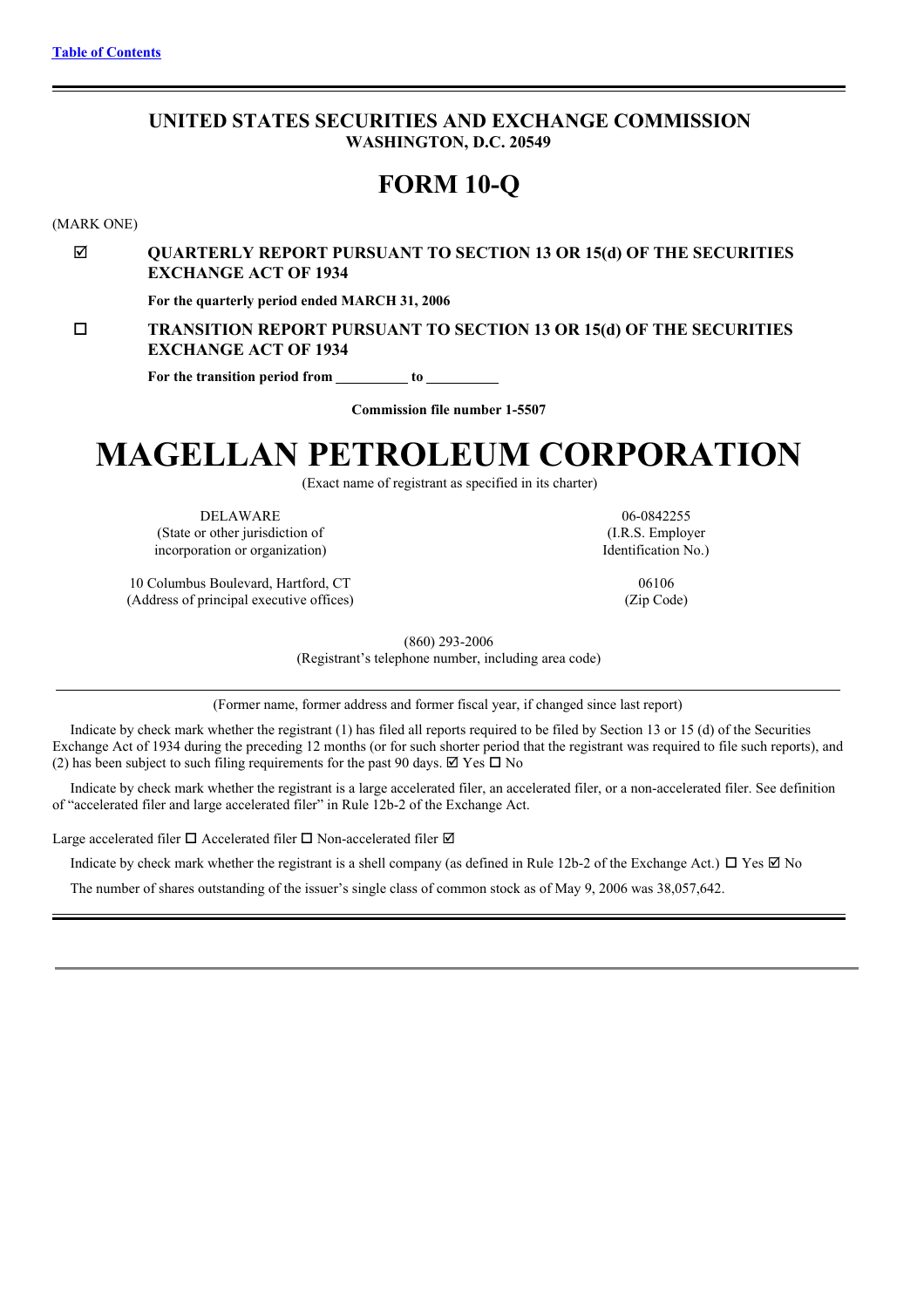# MAGELLAN PETROLEUM CORPORATION

# FORM 10-Q

# MARCH 31, 2006

## TABLE OF CONTENTS

## **PAGE** PART I — FINANCIAL [INFORMATION](#page-0-0) ITEM 1 [Condensed](#page-0-0) financial statements (unaudited) Condensed [consolidated](#page-0-0) balance sheets at March 31, 2006 and June 30, 2005<br>Condensed consolidated statements of income (loss) for the three and nine months ended March 31, 2006 and 2005 Condensed [consolidated](#page-0-0) statements of income (loss) for the three and nine months ended March 31, 2006 and 2005<br>Condensed consolidated statements of cash flows for the nine months ended March 31, 2006 and 2005 Condensed [consolidated](#page-0-0) statements of cash flows for the nine months ended March 31, 2006 and 2005<br>Notes to condensed consolidated financial statements 6 Notes to condensed [consolidated](#page-0-0) financial statements 6 ITEM 2 [Management's](#page-0-0) Discussion and Analysis of Financial Condition and Results of Operations 10 ITEM 3 [Quantitative](#page-0-0) and Qualitative Disclosure About Market Risk 18 **ITEM 4 Controls and [Procedures](#page-0-0)** 18 PART II — OTHER [INFORMATION](#page-0-0) ITEM 1A Risk [Factors](#page-0-0) 20<br>
ITEM 2 Unregistered Sale of Equity Securities and Use of Proceeds 20<br>
20 ITEM 2 [Unregistered](#page-0-0) Sale of Equity Securities and Use of Proceeds ITEM 4 [Submission](#page-0-0) of Matters to a Vote of Security Holders 20 ITEM 5 Other [Information](#page-0-0) 21<br>
ITEM 6 Exhibits 21 **ITEM 6 [Exhibits](#page-0-0) [Signatures](#page-0-0)** 22 Certifications 23-24 EX-31: [CERTIFICATION](#page-22-0) EX-32: [CERTIFICATION](#page-23-0)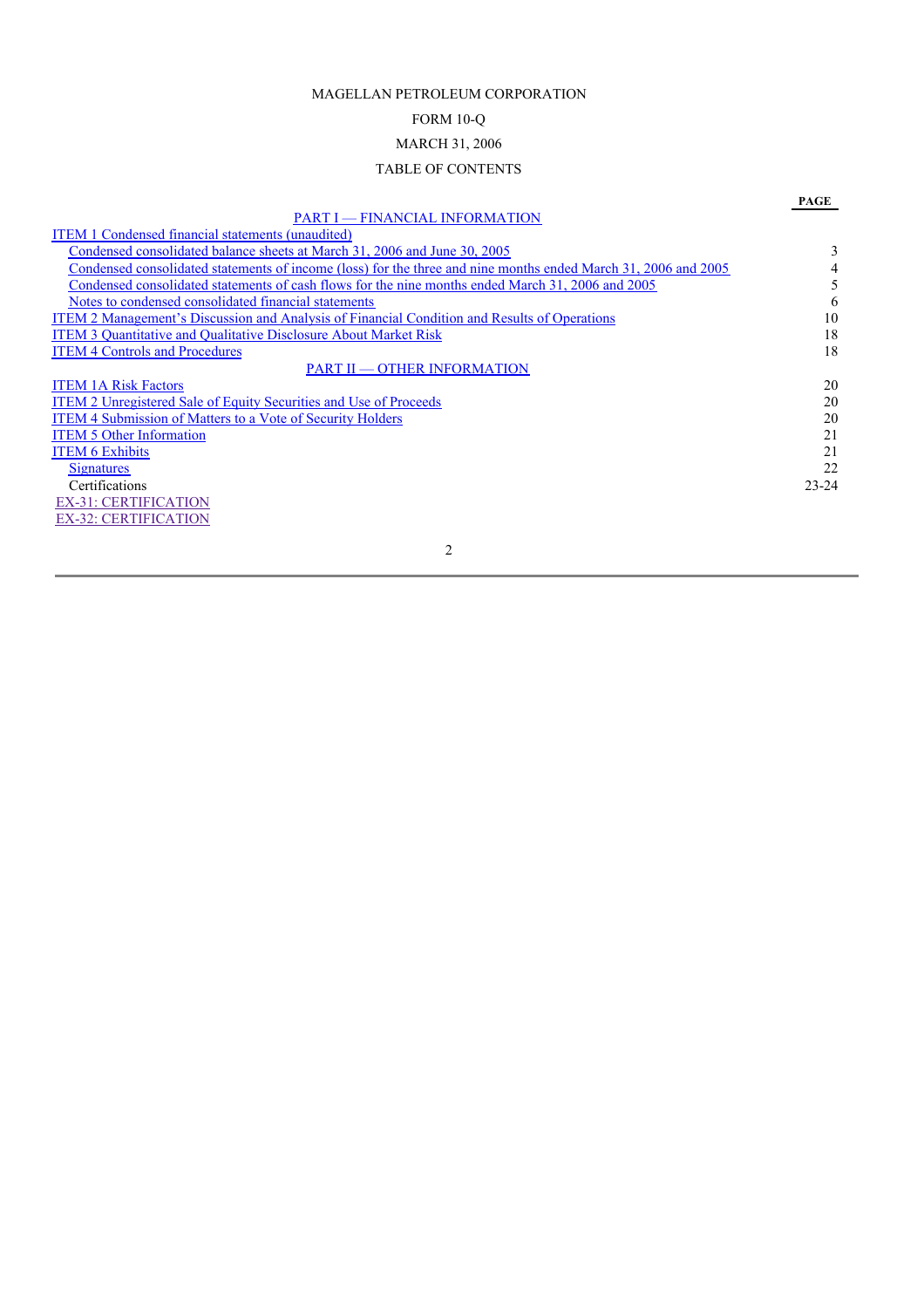# MAGELLAN PETROLEUM CORPORATION FORM 10-Q

# PART I — FINANCIAL INFORMATION

## ITEM 1. FINANCIAL STATEMENTS

# CONDENSED CONSOLIDATED BALANCE SHEETS

|                                                                | MARCH 31,<br>2006<br>(UNAUDITED) | <b>JUNE 30,</b><br>2005<br>(NOTE) |
|----------------------------------------------------------------|----------------------------------|-----------------------------------|
| <b>ASSETS</b>                                                  |                                  |                                   |
| Current assets:                                                |                                  |                                   |
| Cash and cash equivalents                                      | \$20,004,060                     | \$21,733,375                      |
| Accounts receivable-Trade                                      | 5,242,132                        | 4,210,174                         |
| Accounts receivable-Working Interest Partners                  | 326,986                          | 864,922                           |
| Marketable securities                                          | 931,279                          | 3,216,541                         |
| Inventories                                                    | 781,592                          | 591,997                           |
| Other assets                                                   | 1,830,527                        | 526,703                           |
| Total current assets                                           | 29,116,576                       | 31,143,712                        |
| Deferred income taxes                                          | 1,429,973                        | 1,014,907                         |
| Property and equipment:                                        |                                  |                                   |
| Oil and gas properties (successful efforts method)             | 80,710,748                       | 80,765,911                        |
| Land, buildings and equipment                                  | 2,529,650                        | 2,552,980                         |
| Field equipment                                                | 769,256                          | 1,620,909                         |
|                                                                | 84,009,654                       | 84,939,800                        |
| Less accumulated depletion, depreciation and amortization      | (59, 961, 274)                   | (60, 674, 306)                    |
| Net property and equipment                                     | 24,048,380                       | 24,265,494                        |
| <b>Total</b> assets                                            | \$54,594,929                     | \$56,424,113                      |
| LIABILITIES, MINORITY INTERESTS AND STOCKHOLDERS' EQUITY       |                                  |                                   |
| Current liabilities:                                           |                                  |                                   |
| Accounts payable                                               | \$<br>2,111,592                  | \$3,602,085                       |
| Accrued liabilities                                            | 1,318,740                        | 1,308,004                         |
| Income taxes payable                                           |                                  | 25,879                            |
| Total current liabilities                                      | 3,430,332                        | 4,935,968                         |
| Long term liabilities:                                         |                                  |                                   |
| Asset retirement obligations                                   | 6,993,185                        | 5,729,180                         |
| Total long term liabilities                                    | 6,993,185                        | 5,729,180                         |
| Minority interests                                             | 18,023,861                       | 18,583,046                        |
| Stockholders' equity:                                          |                                  |                                   |
| Common stock, par value \$.01 per share:                       |                                  |                                   |
| Authorized 200,000,000 shares; outstanding 25,783,243          | 257,832                          | 257,832                           |
| Capital in excess of par value                                 | 44,773,916                       | 44,402,182                        |
| Accumulated deficit                                            | (14, 715, 519)                   | (15, 161, 462)                    |
| Accumulated other comprehensive loss                           | (4,168,678)                      | (2,322,633)                       |
| Total stockholders' equity                                     | 26, 147, 551                     | 27,175,919                        |
| Total liabilities, minority interests and stockholders' equity | \$54,594,929                     | \$56,424,113                      |

Note: The balance sheet at June 30, 2005 has been derived from the audited consolidated financial statements at that date.

See accompanying notes.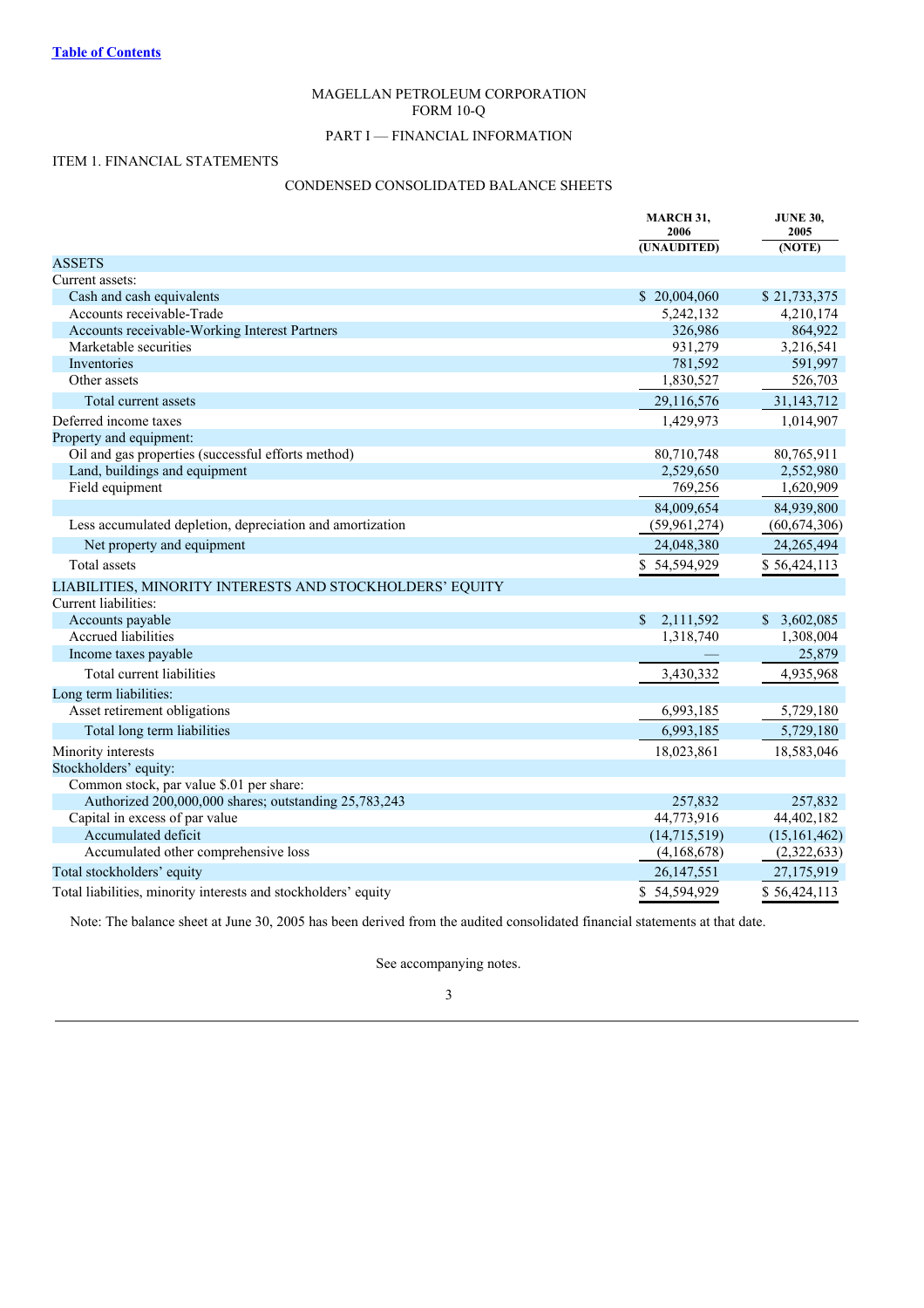# MAGELLAN PETROLEUM CORPORATION FORM 10-Q

# PART I — FINANCIAL INFORMATION

# ITEM 1. FINANCIAL STATEMENTS

# CONDENSED CONSOLIDATED STATEMENTS OF INCOME/(LOSS) (unaudited)

|                                                    | <b>THREE MONTHS ENDED</b><br>MARCH 31, |             | <b>NINE MONTHS ENDED</b><br>MARCH 31, |             |
|----------------------------------------------------|----------------------------------------|-------------|---------------------------------------|-------------|
|                                                    | 2006                                   | 2005        | 2006                                  | 2005        |
| <b>REVENUES:</b>                                   |                                        |             |                                       |             |
| Oil sales                                          | \$3,462,059                            | \$2,018,033 | \$8,101,231                           | \$5,419,392 |
| Gas sales                                          | 3,382,087                              | 3,426,625   | 10,315,315                            | 9,251,165   |
| Other production related revenues                  | 514,272                                | 551,330     | 1,495,570                             | 1,356,971   |
| Total revenues                                     | 7,358,418                              | 5,995,988   | 19,912,116                            | 16,027,528  |
| <b>COSTS AND EXPENSES:</b>                         |                                        |             |                                       |             |
| Production costs                                   | 2,061,517                              | 1,477,850   | 6,220,500                             | 4,321,781   |
| Exploration and dry hole costs                     | 358,577                                | 1,042,310   | 2,516,535                             | 3,095,562   |
| Salaries and employee benefits                     | 623,259                                | 604.664     | 1,932,486                             | 1,924,242   |
| Depletion, depreciation and amortization           | 1,487,465                              | 1,918,223   | 4,392,796                             | 5,372,640   |
| Auditing, accounting and legal services            | 120,384                                | 81,180      | 361,161                               | 363,088     |
| Accretion expense                                  | 107,114                                | 103,583     | 325,830                               | 299,234     |
| Loss on asset retirement obligation settlement     | 444,566                                |             | 444,566                               |             |
| Shareholder communications                         | 238,865                                | 46,989      | 376,395                               | 201,841     |
| Other administrative expenses                      | (121, 582)                             | 323,715     | 939,525                               | 657,797     |
| Total costs and expenses                           | 5,320,165                              | 5,598,514   | 17,509,794                            | 16,236,185  |
| Operating income (loss)                            | 2,038,253                              | 397,474     | 2,402,322                             | (208, 657)  |
| Interest income                                    | 290.097                                | 102,765     | 951,323                               | 835,452     |
| (Loss) gain on sale of field equipment             | (34, 186)                              |             | 115,581                               |             |
| Income before income taxes and minority interests  | 2,294,164                              | 500,239     | 3,469,226                             | 626,795     |
| Income tax provision                               | (716, 936)                             | (101, 967)  | (1, 332, 193)                         | (259, 764)  |
| Income before minority interests                   | 1,577,228                              | 398,272     | 2,137,033                             | 367,031     |
| Minority interests                                 | (877, 049)                             | (293, 732)  | (1,691,093)                           | (634, 025)  |
| NET INCOME (LOSS)                                  | 700,179                                | 104,540     | 445,940                               | (266,994)   |
| Average number of shares outstanding               |                                        |             |                                       |             |
| <b>Basic</b>                                       | 25,783,243                             | 25,783,243  | 25,783,243                            | 25,783,243  |
| Diluted                                            | 25,847,735                             | 25,783,448  | 25,895,336                            | 25,783,243  |
| NET INCOME (LOSS) PER SHARE (BASIC AND<br>DILUTED) | \$<br>0.03                             | \$          | \$<br>0.02                            | (.01)<br>\$ |

See accompanying notes.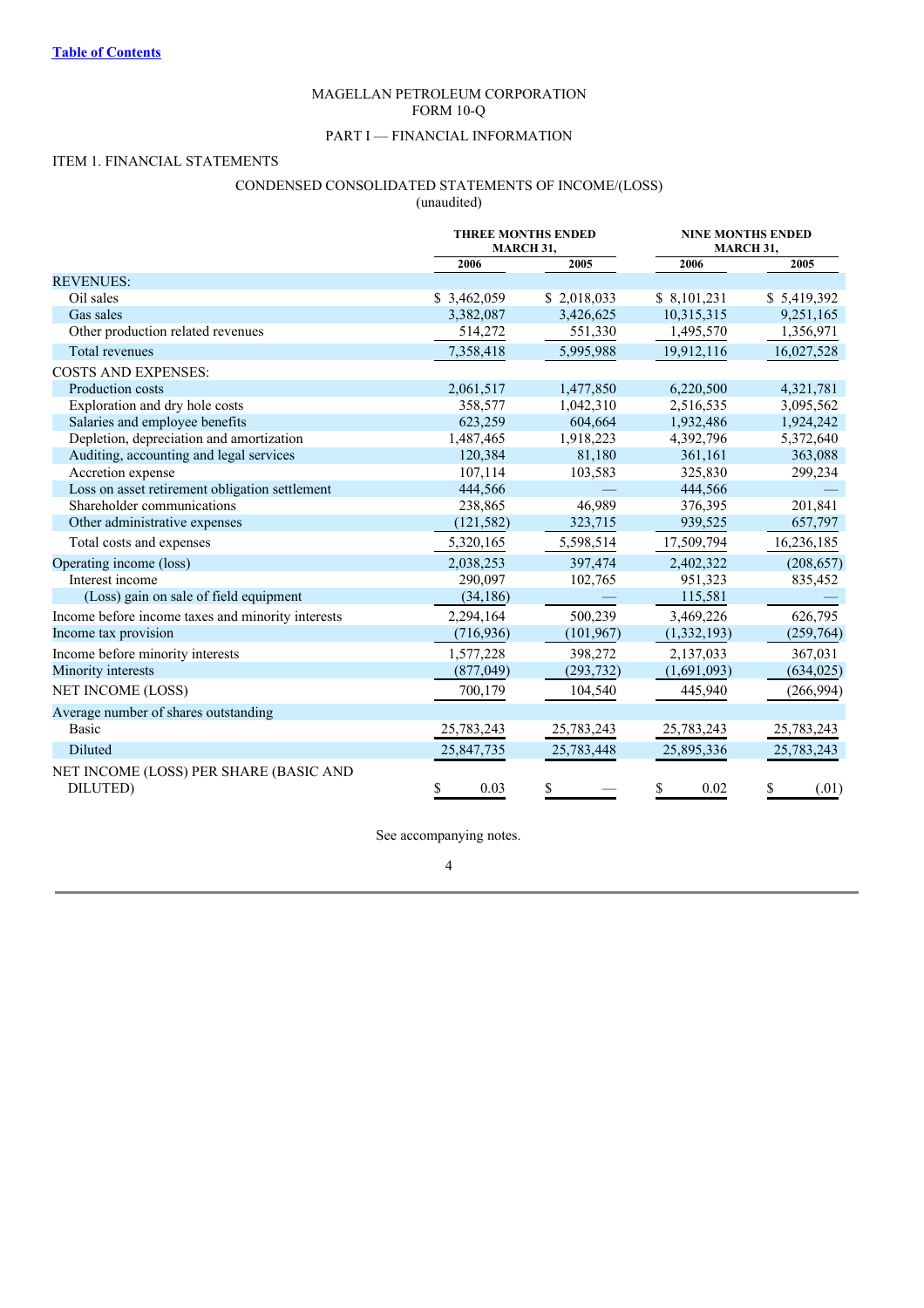# MAGELLAN PETROLEUM CORPORATION FORM 10-Q

# PART I — FINANCIAL INFORMATION

# ITEM 1. FINANCIAL STATEMENTS

# CONDENSED CONSOLIDATED STATEMENTS OF CASH FLOWS

(unaudited)

|                                                                                          | <b>NINE MONTHS ENDED</b><br>MARCH 31, |                 |
|------------------------------------------------------------------------------------------|---------------------------------------|-----------------|
|                                                                                          | 2006                                  | 2005            |
| <b>OPERATING ACTIVITIES:</b>                                                             |                                       |                 |
| Net income/(loss)                                                                        | 445,940<br>\$                         | \$<br>(266,994) |
| Adjustments to reconcile net income/(loss) to net cash provided by operating activities: |                                       |                 |
| Gain from sale of field equipment                                                        | (115,581)                             |                 |
| Depletion, depreciation and amortization                                                 | 4,392,796                             | 5,372,640       |
| Accretion expense                                                                        | 325,830                               | 299,234         |
| Deferred income taxes                                                                    | (482,993)                             | 208,666         |
| Minority interests                                                                       | 1,691,093                             | 634,025         |
| Exploration and dry hole costs                                                           | 2,252,497                             | 1,239,600       |
| Stock option expense                                                                     | 369,256                               |                 |
| Increase (decrease) in operating assets and liabilities:                                 |                                       |                 |
| Accounts receivable                                                                      | (1,351,474)                           | (989, 035)      |
| Other assets                                                                             | (57, 145)                             | (153, 479)      |
| <b>Inventories</b>                                                                       | (235,562)                             | 660             |
| Accounts payable and accrued liabilities                                                 | (572, 476)                            | 106,815         |
| Income taxes payable                                                                     | (84,016)                              | (114, 062)      |
| Net cash provided by operating activities                                                | 6,578,165                             | 6,338,070       |
| <b>INVESTING ACTIVITIES:</b>                                                             |                                       |                 |
| Proceeds from sale of field equipment                                                    | 115,581                               |                 |
| Additions to property and equipment                                                      | (4,401,390)                           | (3,787,052)     |
| Decrease in construction payables                                                        | (637, 677)                            | (2,152,066)     |
| Oil and gas exploration activities                                                       | (2,252,497)                           | (1,239,600)     |
| Marketable securities matured                                                            | 4,652,969                             | (4,189,500)     |
| Marketable securities purchased                                                          | (2,367,707)                           | 3,874,988       |
| Deferred acquisition costs                                                               | (1,246,679)                           |                 |
| Net cash used in investing activities                                                    | (6,137,400)                           | (7,493,230)     |
| <b>FINANCING ACTIVITIES:</b>                                                             |                                       |                 |
| Dividends to MPAL minority shareholders                                                  | (765, 641)                            | (821, 732)      |
| Net cash used in financing activities                                                    | (765, 641)                            | (821, 732)      |
| Effect of exchange rate changes on cash and cash equivalents                             | (1,404,439)                           | 1,627,536       |
| Net decrease in cash and cash equivalents                                                | (1,729,315)                           | (349, 356)      |
| Cash and cash equivalents at beginning of period                                         | 21,733,375                            | 20,406,620      |
| CASH AND CASH EQUIVALENTS AT END OF PERIOD                                               | \$20,004,060                          | \$20,057,264    |

See accompanying notes.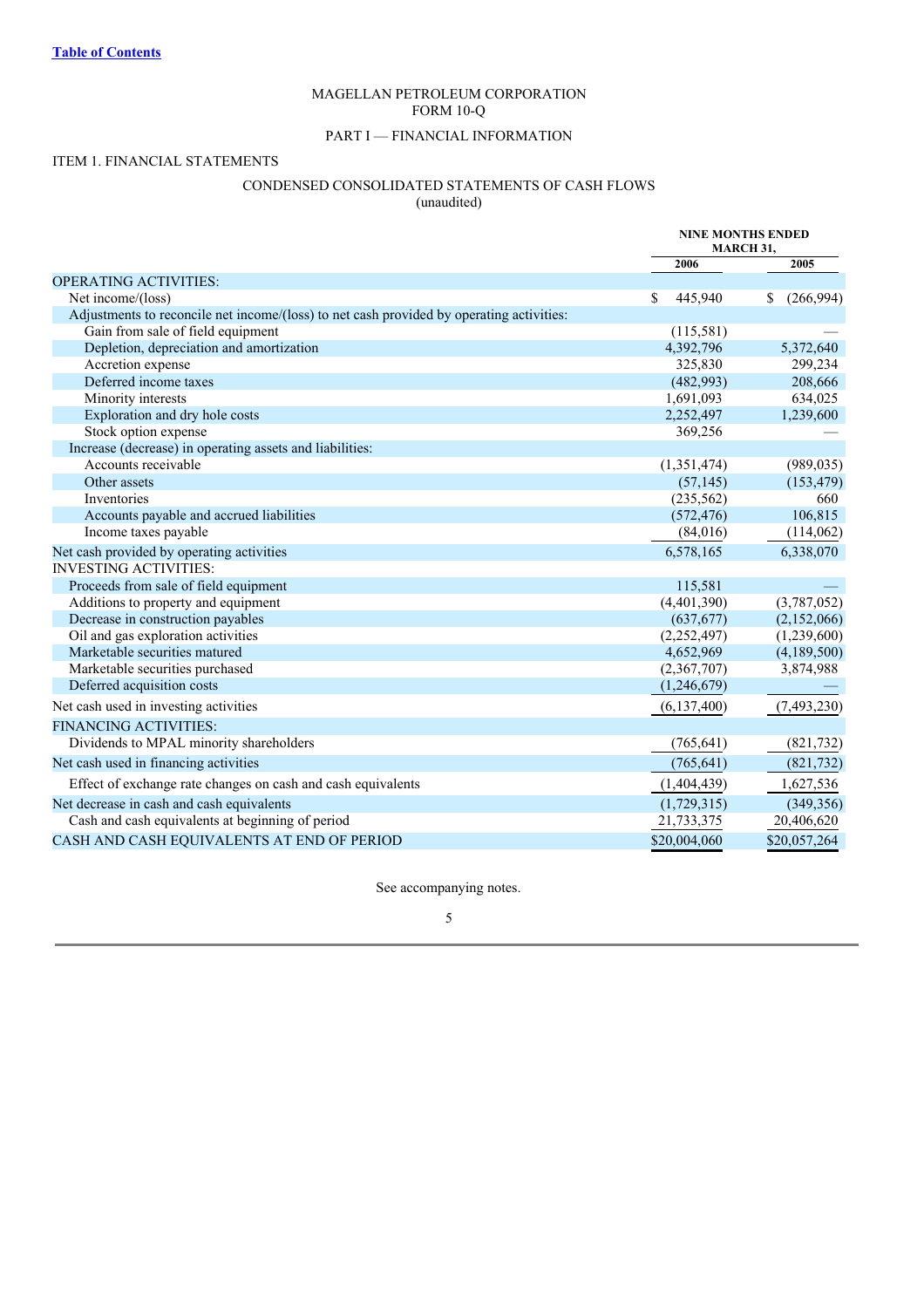## ITEM 1: NOTES TO CONDENSED CONSOLIDATED FINANCIAL STATEMENTS

#### Note 1: Basis of Presentation

Magellan Petroleum Corporation (the Company or MPC) is engaged in the sale of oil and gas and the exploration for and development of oil and gas reserves. At March 31, 2006, MPC's principal asset was a 55.13% equity interest in its subsidiary, Magellan Petroleum Australia Limited (MPAL), which has one class of stock that is publicly held and traded in Australia on the Australian Stock Exchange under the trading symbol MAG. As of May 9, 2006, MPC's equity interest in MPAL increased to 91.22%. as a result of the Exchange Offer (see Note 2). Future financial statements will be prepared based upon the new equity interest and in accordance with purchase accounting. MPAL's major assets are two petroleum production leases covering the Mereenie oil and gas field (35% working interest) and one petroleum production lease covering the Palm Valley gas field (52% working interest). Both fields are located in the Amadeus Basin in the Northern Territory of Australia. MPC has a direct 2.67% carried interest in the Kotaneelee gas field in the Yukon Territory of Canada.

The accompanying unaudited consolidated financial statements include the accounts of MPC and MPAL and have been prepared in accordance with accounting principles generally accepted in the United States for interim financial information and with the instructions to Form 10-Q and Rule 10-01 of Regulation S-X. Accordingly, they do not include all of the information and footnotes required by generally accepted accounting principles for complete financial statements. In the opinion of management, all adjustments considered necessary for a fair presentation have been included. All such adjustments are of a normal recurring nature. Operating results for the three and nine month periods ended March 31, 2006 are not necessarily indicative of the results that may be expected for the year ending June 30, 2006. For further information, refer to the consolidated financial statements and footnotes thereto included in the Company's Annual Report on Form 10-K for the year ended June 30, 2005. All amounts presented are in United States dollars, unless otherwise noted.

Certain reclassifications of prior period data included in the accompanying consolidated financial statements have been made to conform with the June 30, 2005 Form 10-K. Reclassifications associated with the 2005 consolidated statement of cash flows resulted in an increase in net cash provided by operating activities and a corresponding decrease in net cash used in investing activities of \$533,649 related to changes in exploration and dry hole costs, accounts receivable, and accounts payable and accrued liabilities of \$(927,981), \$(690,436), and \$2,152,066, respectively.

On March 30, 2005 the Financial Accounting Standards Board ("FASB") issued FASB Interpretation No. ("FIN") 47, "Accounting for Conditional Asset Retirement Obligations ("ARO")." FIN 47 requires an entity to recognize a liability for the fair value of an asset retirement obligation that is conditional on a future event if the liability's fair value can be reasonably estimated. FIN 47 is effective for the fiscal year ending June 30, 2006. Management has determined currently the Company does not have any conditional ARO'S, but may incur such in the future at which time they will be recorded.

On February 3, 2006, the FASB issued FASB Staff Position ("FSP") 123(R)-4, "Classification of Options and Similar Instruments Issued as Employee Compensation that Allow for Cash Settlement upon the Occurrence of a Contingent Event." FSP 123(R)-4 requires that an option or similar instrument that is classified as equity, but subsequently becomes a liability because a contingent cash settlement event is probable of occurring, shall be accounted for similar to a modification from equity to liability award. FSP 123(R)-4 was effective for the Company for the quarter ended March 31, 2006. There was no impact on the Company's financial statements upon adoption of this FSP since the terms of its stock option plan do not provide for cash settlements as contemplated by the FSP.

#### Note 2. Exchange Offer

On October 18, 2005, MPC announced its intention to commence an exchange offer (the Offer) to acquire all of the ordinary shares of MPAL that it does not currently own. As of May 9, 2006, MPC has a 91.22% ownership interest in MPAL. The original Offer consideration was 7 newly-issued shares of MPC common stock for each 10 outstanding MPAL shares. On January 24, 2006, MPC increased the exchange ratio and added a cash component to the terms of exchange offer. Under the terms of the revised Offer, MPC offered to exchange 7.5 newly-issued shares of MPC common stock for each 10 outstanding MPAL shares and A\$0.10 in cash consideration for each outstanding MPAL share that it does not currently own. On May 4, 2006, the Company's relevant interest in MPAL shares has crossed the 90% threshold which allows the Offer to be completed. MPC intends to commence compulsory acquisition procedures in accordance with Australian legal requirements to acquire the remaining 10% MPAL shares that MPC currently does not own. As of May 9, 2006, the Company had issued 12,272,659 shares in conjunction with the Offer.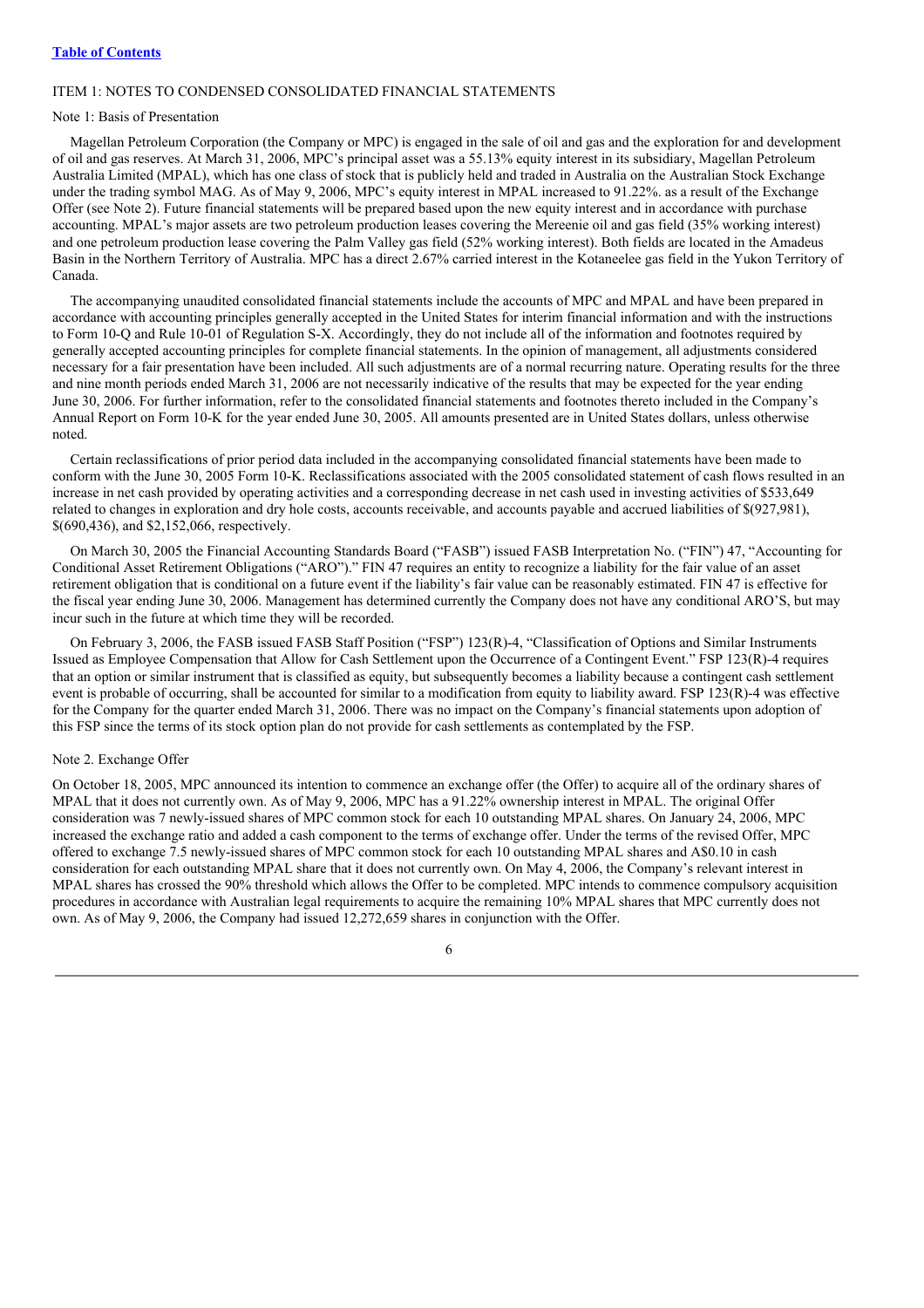New MPC shares have been issued to MPAL's Australian shareholders in the form of CDIs (CHESS Depository Interests), which have been listed on the Australian Stock Exchange ("ASX"), effective April 26, 2006, under the symbol "MGN."

Based on MPC's closing share price of \$2.23 on January 20, 2006 on the NASDAQ Capital Market and an A\$/US\$ exchange rate of 0.75, the Offer values MPAL at A\$106.3 million in total (including the shares currently owned by Magellan), or A\$2.33 per share. Accordingly, as of such date, the proposed consideration in aggregate for the 44.87% of MPAL's shares which Magellan did not already own was approximately 15.7 million MPC shares and cash of approximately A\$ 2.1 million. From April 1, 2006 to May 9, 2006, the Company had issued 12,272,659 shares in conjunction with the Offer.

On October 31, 2005, MPC filed with the U.S. Securities and Exchange Commission a registration statement on Form S-4, which contained a prospectus/proxy statement in connection with the proposed Offer. The registration statement was declared effective on January 26, 2006. On January 30, 2006, MPC filed a prospectus/proxy statement pursuant to Rule 424(b)(3) reflecting the revised offer terms discussed above.

Included in other assets are \$1,474,084 of capitalized costs related to the Offer. These costs will be reclassified as part of the purchase price when the transaction is completed.

#### Note 3. Capital and stock options

The Company through its stock repurchase plan may purchase up to one million shares of its common stock in the open market. Through December 31, 2005, the Company had purchased 680,850 of its shares at a cost of approximately \$686,000, all of which shares have been cancelled. No shares were repurchased during the nine months ended March 31, 2006 or for the fiscal year ended June 30, 2005.

The Company's 1998 Stock Option Plan (the "Plan") provides for grants of non-qualified stock options principally at an option price per share of 100% of the fair value of the Company's common stock on the date of the grant. The Plan has 1,000,000 shares authorized for awards of equity share options. Stock options are generally granted with a 3-year vesting period and a 10-year term. The stock options vest in equal annual installments over the vesting period, which is also the requisite service period. The 400,000 options granted to Directors on November 28, 2005 had an immediate vesting period.

In December 2004, the FASB issued Statement of Financial Accounting Standards ("SFAS") No. 123(R), "Share-Based Payment." SFAS 123 (R) is effective for the first interim or annual reporting period beginning after June 15, 2005 and is a revision of SFAS No. 123, "Accounting for Stock Based Compensation" and supersedes Accounting Principles Board Opinion ("APB") No. 25, "Accounting for Stock Issued to Employees". SFAS 123(R) eliminates the alternative to use the intrinsic value method of accounting provided by SFAS 123, which generally resulted in no compensation expense recorded in the financial statements related to the issuance of equity awards to employees. SFAS 123(R) requires recognition in the financial statements of the cost resulting from all share-based payment transactions by applying a fair-value-based measurement method to account for all share-based payment transactions with employees.

On July 1, 2005, the Company adopted SFAS 123(R) and elected the modified prospective application permitted under SFAS 123(R). Under this application, the Company is required to record compensation expense for all awards granted after the date of adoption and for the unvested portion of previously granted awards that remain outstanding at the date of adoption. Compensation expense has been and will continue to be recorded for the unvested portion of previously issued awards that were outstanding at July 1, 2005 using the same estimate of the grant date fair value and the same attribution method used to determine the pro forma disclosure under SFAS No. 123. For the three month and nine month periods ended March 31, 2006, the Company recorded stock-based compensation expense for the cost of stock options of approximately \$(148,000) both pre-tax and post -tax (or (\$.005) per basic and diluted share) and \$369,256 both pre-tax and post -tax (or \$.01 per basic and diluted share), respectively. This gain was the result of reversing compensation expense recorded in the prior quarter due to a calculation error. The grant date fair value of the 400,000 options granted on November 28, 2005 was \$365,539. Prior to the adoption of SFAS 123(R), the Company applied the requirements of APB 25 to account for its stock-based awards. Under APB 25, because the exercise price of the Company's stock option equaled the market price of the underlying stock on the date of grant, no compensation expense was recognized.

The Company determined the fair value of the options at the date of grant using the Black-Scholes option pricing model. Option valuation models require the input of highly subjective assumptions including the expected stock price volatility. The assumptions used to value the Company's grants on July 1, 2004 and November 28, 2005, respectively were: risk free interest rate - - 4.95% and 4.58%, expected life — 10 years and 5 years, expected volatility -.518 and .627, expected dividend -0. The expected life of the options

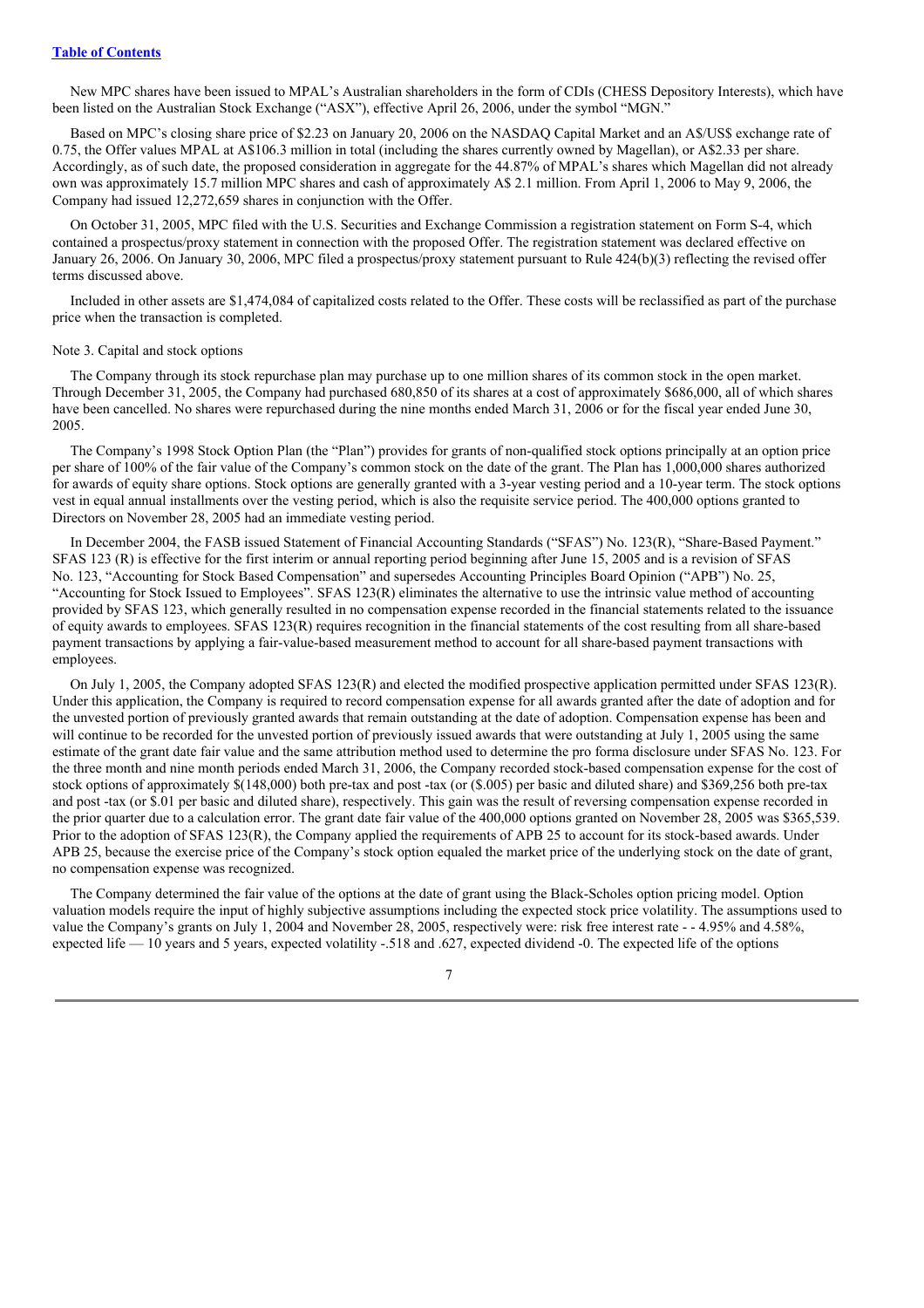granted on November 28, 2005 was determined under the "simplified" method described in SEC Staff Accounting Bulletin ("SAB") No. 107.

For the three months and nine months ended March 31, 2005, pro forma information regarding net income and earnings per share was required by SFAS 148, and was determined as if the Company had accounted for its stock options under the fair value method of SFAS 123. The fair value for these options was estimated at the date of grant using the Black-Scholes option pricing model. The Company's pro forma information follows:

|                      |   | <b>THREE MONTHS ENDED</b><br><b>MARCH 31, 2005</b> |              |       |
|----------------------|---|----------------------------------------------------|--------------|-------|
| Net loss as reported |   | 104,540                                            |              |       |
| Stock option expense |   | (4,500)                                            |              |       |
| Pro forma net loss   |   | 100,040                                            |              |       |
|                      |   | <b>NINE MONTHS ENDED</b><br><b>MARCH 31, 2005</b>  |              |       |
| Net loss as reported | ъ | (266,994)                                          | <sup>S</sup> | (.01) |
| Stock option expense |   | (13,500)                                           |              |       |
| Pro forma net loss   |   | (280, 494)                                         |              | (.01) |

#### SUMMARY OF OPTIONS OUTSTANDING AT MARCH 31, 2006

|                            | <b>EXPIRATION</b> | <b>NUMBER OF</b> |               |                             |
|----------------------------|-------------------|------------------|---------------|-----------------------------|
| <b>OPTIONS OUTSTANDING</b> | <b>DATES</b>      | <b>SHARES</b>    |               | <b>EXERCISE PRICES (\$)</b> |
| June 30, 2003              |                   | 921,000          |               | $.85 - 1.57$                |
| Expired                    |                   | (126,000)        |               | 1.57                        |
| Cancelled                  |                   | (25,000)         |               | .85                         |
| Exercised                  |                   | (175,000)        |               | $.85 - 1.28$                |
| June 30, 2004              |                   | 595,000          |               | 1.28                        |
| Granted                    | July 1, 2014      | 30,000           |               | 1.45                        |
| September 30, 2004         |                   | 625,000          |               | (\$1.29 weighted average)   |
| Expired February 23, 2005  |                   | (595,000)        |               | 1.28                        |
| Granted November 28, 2005  | Nov. 28, 2015     | 400,000          |               | 1.60                        |
| March 31, 2006             |                   | 430,000          |               | (\$1.59 weighted average)   |
|                            | <b>EXPIRATION</b> |                  |               | <b>EXERCISE</b>             |
|                            | <b>DATES</b>      | <b>TOTAL</b>     | <b>VESTED</b> | PRICES (\$)                 |
| Granted 2004               | July 2014         | 30,000           | 17,500        | 1.45                        |
| Granted 2005               | Nov. 28, 2015     | 400,000          | 400,000       | 1.60                        |

# Total outstanding 430,000

# OPTIONS RESERVED FOR FUTURE GRANTS 395,000

On October 20, 2003, options to purchase 126,000 shares of the Company's common stock expired without being exercised. On December 31, 2003, unvested options to purchase 25,000 shares of the Company's common stock were cancelled when the terms of the grant were not satisfied. On March 8, 2004, 175,000 options to purchase shares of common stock were exercised in a cashless exercise that resulted in 55,867 shares being issued. On February 23, 2005, options to purchase 595,000 shares of the Company's common stock expired without being exercised.

## Note 4. Comprehensive (loss) income

Total comprehensive (loss) income during the nine month periods ended March 31, 2006 and 2005 is as follows:

|                                             | <b>THREE MONTHS ENDED</b><br><b>MARCH 31,</b> |            | <b>NINE MONTHS ENDED</b><br><b>MARCH 31,</b> |             |                                     | <b>ACCUMULATED OTHER</b> |
|---------------------------------------------|-----------------------------------------------|------------|----------------------------------------------|-------------|-------------------------------------|--------------------------|
|                                             | 2006                                          | 2005       | 2006                                         | 2005        | <b>COMPREHENSIVE</b><br><b>LOSS</b> |                          |
| Balance at June 30, 2005                    |                                               |            |                                              |             |                                     | (2,322,633)              |
| Net income (loss)                           | 700,179                                       | 104.540    | 445.940                                      | (266,994)   |                                     |                          |
| Foreign currency translation<br>adjustments | (631, 855)                                    | (870, 575) | (1,846,045)                                  | 1,599,160   |                                     | (1,846,045)              |
| Total comprehensive (loss) income           | 68,324                                        | (766, 035) | \$(1,400,105)                                | \$1,332,166 |                                     |                          |
| Balance at March 31, 2006                   |                                               |            |                                              |             |                                     | (4,168,678)              |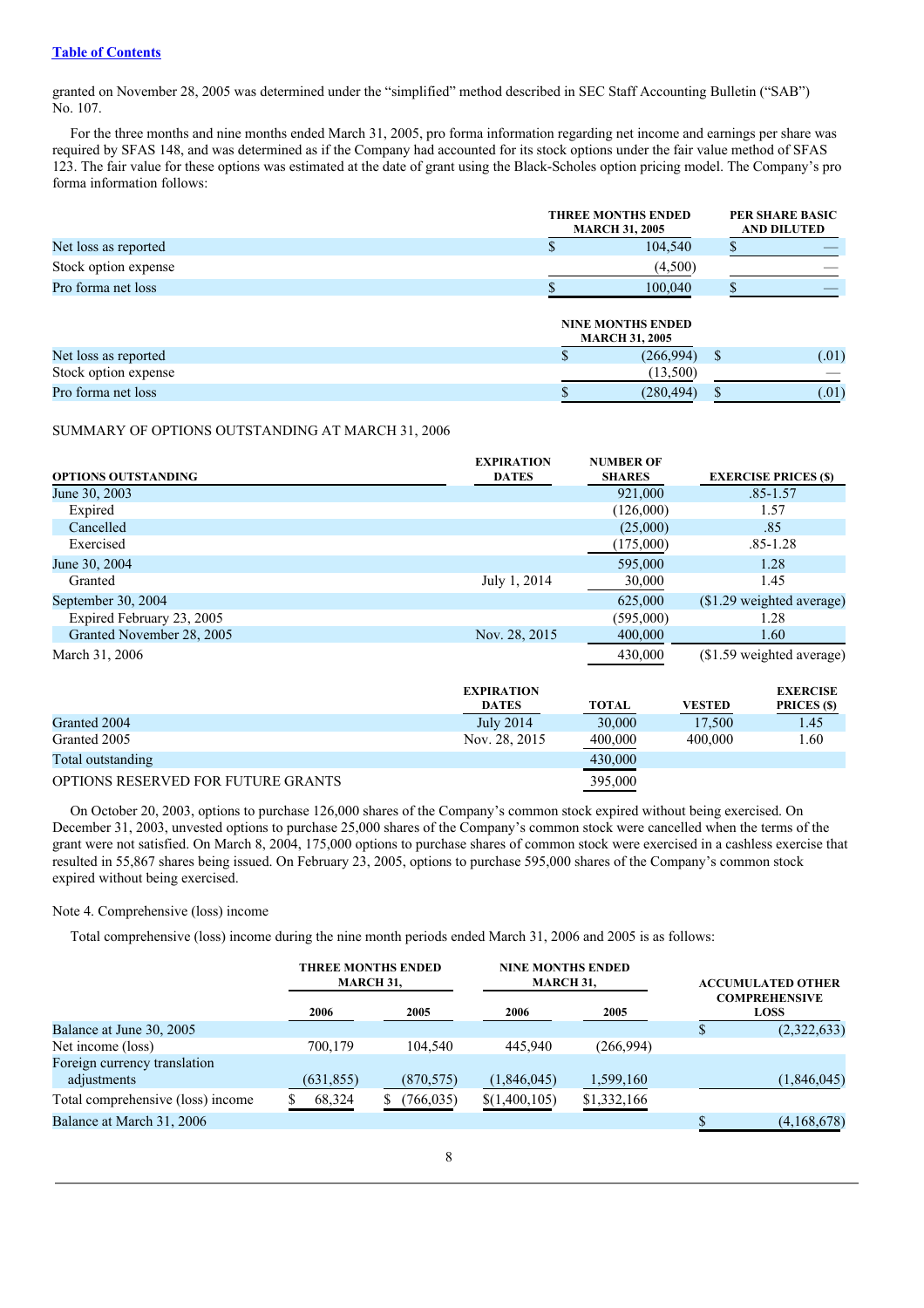## Note 5. Earnings per share

Earnings per common share are based upon the weighted average number of common and common equivalent shares outstanding during the period. The only reconciling item in the calculation of diluted EPS is the dilutive effect of stock options which were computed using the treasury stock method. For the three and nine month periods ended March 31, 2006, the Company had 430,000 outstanding options that were issued that had a strike price below the period end stock price and resulted in 64,492 and 112,093 incremental diluted shares for the respective periods.

For the three month period ended March 31, 2005, the Company had 30,000 outstanding options that were issued that had a strike price below the quarter end stock price and resulted in 205 incremental diluted shares for the period.

For the nine month period ended March 31, 2005, the Company had 30,000 outstanding options that were issued that were antidilutive as the Company reported a loss from continuing operations for the period.

As of May 9, 2006 the Company has issued 12,272,659 shares in conjunction with the Exchange Offer.

#### Note 6. Investment in MPAL

During the quarter ended September 30, 2004, MPC invested \$29,466 in 31,606 shares of MPAL. This increased MPC's interest in MPAL from 55.06% to 55.13%. The difference between the acquisition cost of the MPAL shares and the book value of the additional MPAL interest acquired was allocated to oil and gas properties.

#### Note 7. Segment Information

The Company has two reportable segments, MPC and its subsidiary, MPAL. Each company is in the same business; MPAL is also a publicly held company with its shares traded on the ASX under the symbol MAG. MPAL issues separate audited consolidated financial statements and operates independently of MPC. Segment information (in thousands) for the Company's two operating segments is as follows:

|                                |    | <b>THREE MONTHS ENDED</b><br><b>MARCH 31,</b> |   |       | <b>NINE MONTHS ENDED</b><br><b>MARCH 31,</b> |         |   |        |
|--------------------------------|----|-----------------------------------------------|---|-------|----------------------------------------------|---------|---|--------|
|                                |    | 2006                                          |   | 2005  |                                              | 2006    |   | 2005   |
| Revenues:                      |    |                                               |   |       |                                              |         |   |        |
| <b>MPC</b>                     | \$ |                                               | S | 68    | S                                            | 51      | S | 226    |
| <b>MPAL</b>                    |    | 7,358                                         |   | 5,928 |                                              | 19,861  |   | 15,802 |
| Total consolidated revenues    |    | 7,358                                         |   | 5,996 |                                              | 19,912  |   | 16,028 |
| Net income (loss):             |    |                                               |   |       |                                              |         |   |        |
| <b>MPC</b>                     | S  | (341)                                         | S | (211) |                                              | (1,519) |   | (900)  |
| <b>MPAL</b>                    |    | 1,041                                         |   | 316   |                                              | 1,965   |   | 633    |
| Consolidated net income (loss) |    | 700                                           |   | 105   |                                              | 446     |   | (267)  |

#### Note 8. Exploration and Dry Hole Costs

These costs relate primarily to the exploration work being performed on MPAL's properties. The dry holes were drilled on MPAL properties in Australia, New Zealand and the United Kingdom.

#### Note 9. Asset Retirement Obligations

A reconciliation of the Company's asset retirement obligations for the nine months ended March 31, 2006 is as follows:

| Balance at July 1, 2005   | \$5,729,180 |
|---------------------------|-------------|
| Liabilities incurred      | 11,868      |
| Liabilities settled       | (442, 469)  |
| Accretion expense         | 325,830     |
| Revisions to estimate     | 1,737,292   |
| Exchange effect           | (368, 516)  |
| Balance at March 31, 2006 | \$6,993,185 |
|                           |             |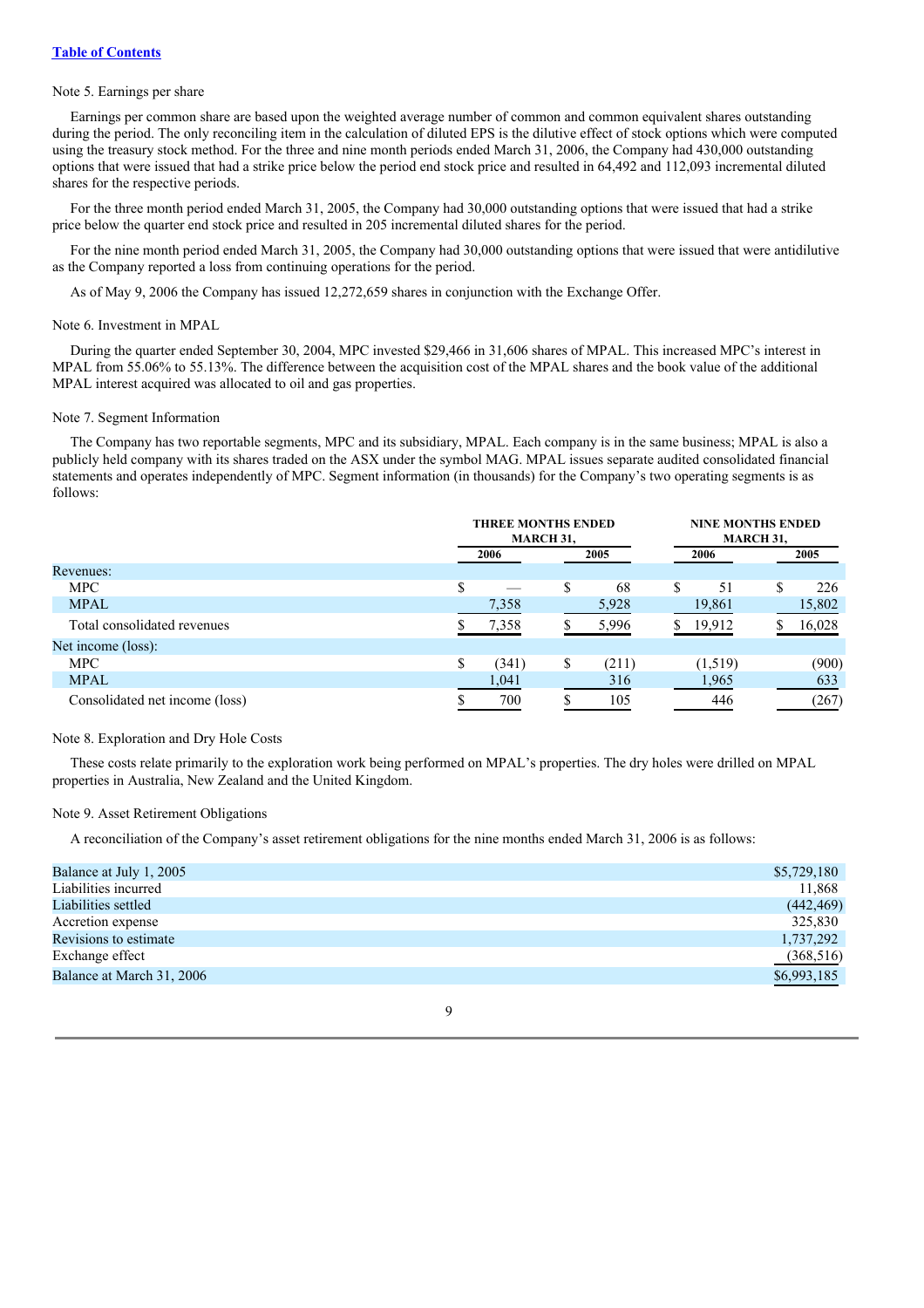During the third quarter of fiscal 2006, the Company plugged and restored 8 wells in the Mereenie field at a cost of \$887,035 which resulted in a settlement loss of \$444,566. Based on this settlement a revision of \$1,737,292 was made to the restoration liability for the remaining wells in the field.

## ITEM 2 MANAGEMENT'S DISCUSSION AND ANALYSIS OF FINANCIAL CONDITION AND RESULTS OF OPERATIONS

#### FORWARD LOOKING STATEMENTS

Statements included in Management's Discussion and Analysis of Financial Condition and Results of Operations which are not historical in nature are intended to be, and are hereby identified as, forward looking statements for purposes of the "Safe Harbor" Statement under the Private Securities Litigation Reform Act of 1995. The Company cautions readers that forward looking statements are subject to certain risks and uncertainties that could cause actual results to differ materially from those indicated in the forward looking statements. The results reflect fully consolidated financial statements of MPC and MPAL. Among these risks and uncertainties are pricing and production levels from the properties in which the Company has interests, and the extent of the recoverable reserves at those properties. In addition, the Company has a large number of exploration permits and faces the risk that any wells drilled may fail to encounter hydrocarbons in commercially recoverable quantities. The Company undertakes no obligation to update or revise forwardlooking statements, whether as a result of new information, future events, or otherwise.

## CRITICAL ACCOUNTING POLICIES

#### Oil and Gas Properties

The Company follows the successful efforts method of accounting for its oil and gas operations. Under this method, the costs of successful wells, development dry holes and productive leases are capitalized and amortized on a units-of-production basis over the life of the related reserves. Cost centers for amortization purposes are determined on a field-by-field basis. The Company records its proportionate share in joint venture operations in the respective classifications of assets, liabilities and expenses. Unproved properties with significant acquisition costs are periodically assessed for impairment in value, with any impairment charged to expense. The successful efforts method also imposes limitations on the carrying or book value of proved oil and gas properties. Oil and gas properties are reviewed for impairment whenever events or changes in circumstances indicate that the carrying amounts may not be recoverable. The Company estimates the future undiscounted cash flows from the affected properties to determine the recoverability of carrying amounts. In general, analyses are based on proved developed reserves, except in circumstances where it is probable that additional resources will be developed and contribute to cash flows in the future. For Mereenie and Palm Valley, proved developed reserves are limited to contracted quantities. If such contracts are extended, the proved developed reserves will be increased to the lesser of the actual proved developed reserves or the contracted quantities.

Exploratory drilling costs are initially capitalized pending determination of proved reserves but are charged to expense if no proved reserves are found. Other exploration costs, including geological and geophysical expenses, leasehold expiration costs and delay rentals, are expensed as incurred. Because the Company follows the successful efforts method of accounting, the results of operations may vary materially from quarter to quarter. An active exploration program may result in greater exploration and dry hole costs.

#### Asset Retirement Obligations

SFAS No.143, "Accounting for Asset Retirement Obligations" requires legal obligations associated with the retirement of long-lived assets to be recognized at their fair value at the time that the obligations are incurred. Upon initial recognition of a liability, that cost is capitalized as part of the related long-lived asset (oil  $\&$  gas properties) and amortized on a units-of-production basis over the life of the related reserves. Accretion expense in connection with the discounted liability is recognized over the remaining life of the related reserves.

The estimated liability is based on the future estimated cost of land reclamation, plugging the existing oil and gas wells and removing the surface facilities equipment in the Palm Valley, Mereenie, Kotaneelee, Nockatunga, Dingo, Kiana and Aldinga fields. The liability is a discounted liability using a credit-adjusted risk-free rate on the date such liabilities are determined. A market risk premium was excluded from the estimate of asset retirement obligations because the amount was not capable of being estimated. Revisions to the liability could occur due to changes in the estimates of these costs, acquisition of additional properties and as new wells are drilled.

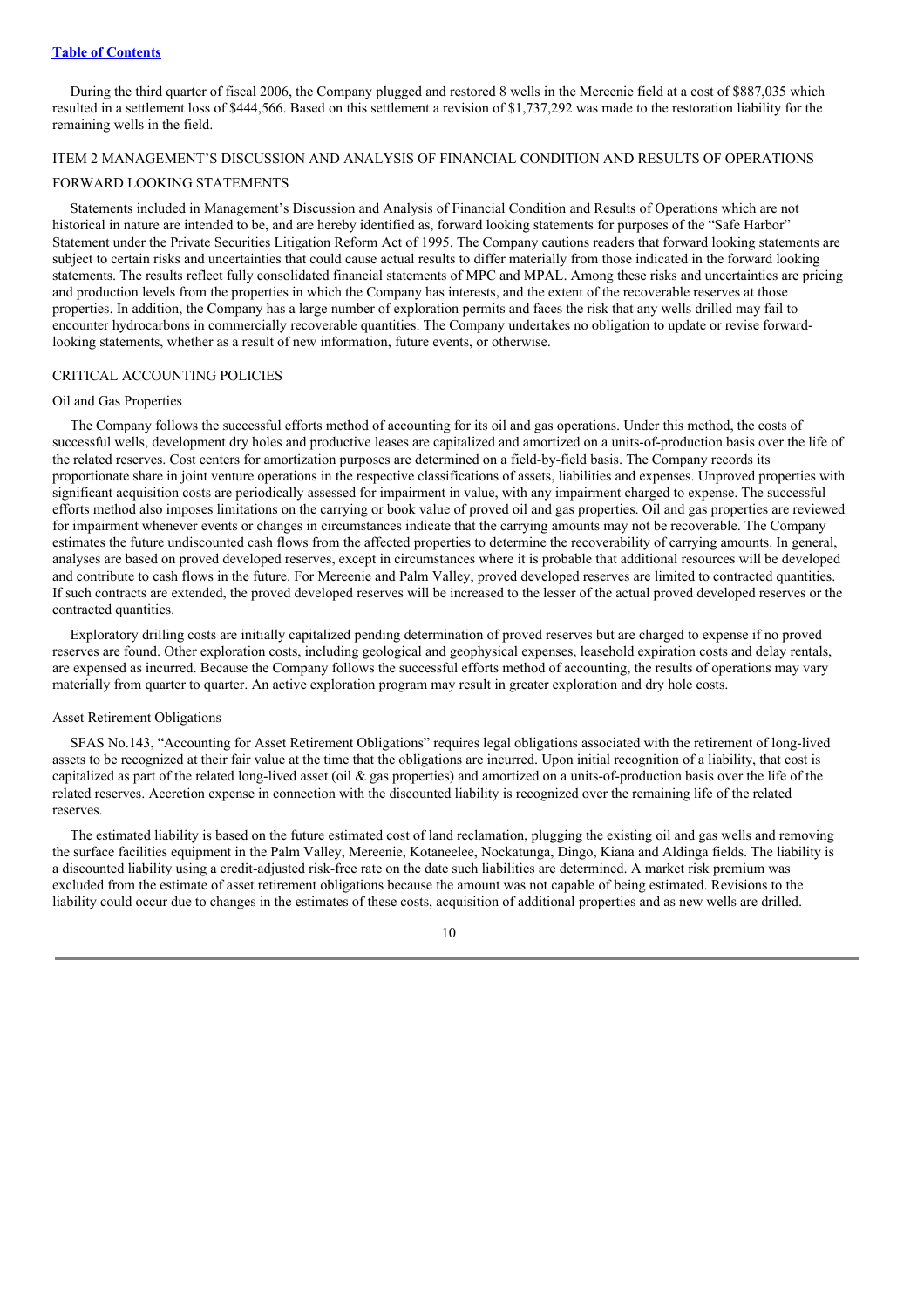Estimates of future asset retirement obligations include significant management judgment and are based on projected future retirement costs. Such costs could differ significantly when they are incurred.

#### Revenue Recognition

The Company recognizes oil and gas revenue from its interests in producing wells as oil and gas is produced and sold from those wells. Oil and gas sold is not significantly different from the Company's share of production. Revenues from the purchase, sale and transportation of natural gas are recognized upon completion of the sale and when transported volumes are delivered. Revenue from the Murthero well is recognized when the oil is uplifted from the field and ownership is transferred to the customer based upon an estimated price. The final price is determined when the oil reaches Brisbane, approximately three months later. Shipping and handling costs in connection with such deliveries are included in production costs. Revenue under carried interest agreements is recorded in the period when the net proceeds become receivable, measurable and collection is reasonably assured. The time when the net revenues become receivable and collection is reasonably assured depends on the terms and conditions of the relevant agreements and the practices followed by the operator. As a result, net revenues may lag the production month by one or more months

#### Stock-Based Compensation

The Company has one Stock Option Plan. Under SFAS No.123(R) "Shares-Based Payment," the costs resulting from all share-based payment transactions are recognized in the consolidated financial statements. This statement establishes fair value as the measurement objective in accounting for share-based payment arrangements and requires the application of a fair-value measurement method of accounting for share-based payment transactions with employees and non-employees. The Company uses the Black-Scholes option valuation model to determine the fair value of its Stock Option share awards. The Black-Scholes model includes various assumptions, including the expected volatility for stock the stock awards and the expected life of share awards. These assumptions reflect the Company's best estimates, but they involve inherent uncertainties based on market conditions generally outside of the control of the Company. As a result, if other assumptions had been used, stock-based compensation expense, as calculated and recorded under SFAS 123(R) could have been materially impacted. Furthermore, if the Company uses different assumptions in future periods, stock-based compensation expense could be materially impacted in future periods. See Note 3 for additional information regarding the Company's adoption of SFAS 123(R).

#### Recent Accounting Pronouncements

On March 30, 2005, the FASB issued FASB Interpretation No. ("FIN") 47, "Accounting for Conditional Asset Retirement Obligations." FIN 47 requires an entity to recognize a liability for the fair value of an asset retirement obligation that is conditional on a future event if the liability's fair value can be reasonably estimated. FIN 47 is effective for the fiscal year ending June 30, 2006.

Management has determined that the Company currently does not have any conditional asset retirement obligations, but may incur such in the future at which time they will be recorded.

On February 3, 2006, the FASB issued FASB Staff Position ("FSP") 123(R)-4, "Classification of Options and Similar Instruments Issued as Employee Compensation that Allow for Cash Settlement upon the Occurrence of a Contingent Event." FSP 123(R)-4 requires that an option or similar instrument that is classified as equity, but subsequently becomes a liability because a contingent cash settlement event is probable of occurring, shall be accounted for similar to a modification from equity to liability award. FSP 123(R)-4 was effective for the Company for the quarter ended March 31, 2006. There is no impact on the Company's financial statements upon adoption of this FSP since the terms of its Stock Option Plan do not provide for cash settlements as contemplated by the FSP.

#### Executive Summary

Magellan Petroleum Corporation (MPC) is engaged in the sale of oil and gas and the exploration for and development of oil and gas reserves. As of May 9, 2006, MPC's principal asset is its 91.22% equity interest in its subsidiary, Magellan Petroleum Australia Limited (MPAL). At March 31, 2006 the equity interest was 55.13%. The change in equity interests is a result of MPC's offer to acquire 100% of MPAL as discussed below.

MPAL's major assets are two petroleum production leases covering the Mereenie oil and gas field (35% working interest) and one petroleum production lease covering the Palm Valley gas field (52% working interest). Both fields are located in the Amadeus Basin

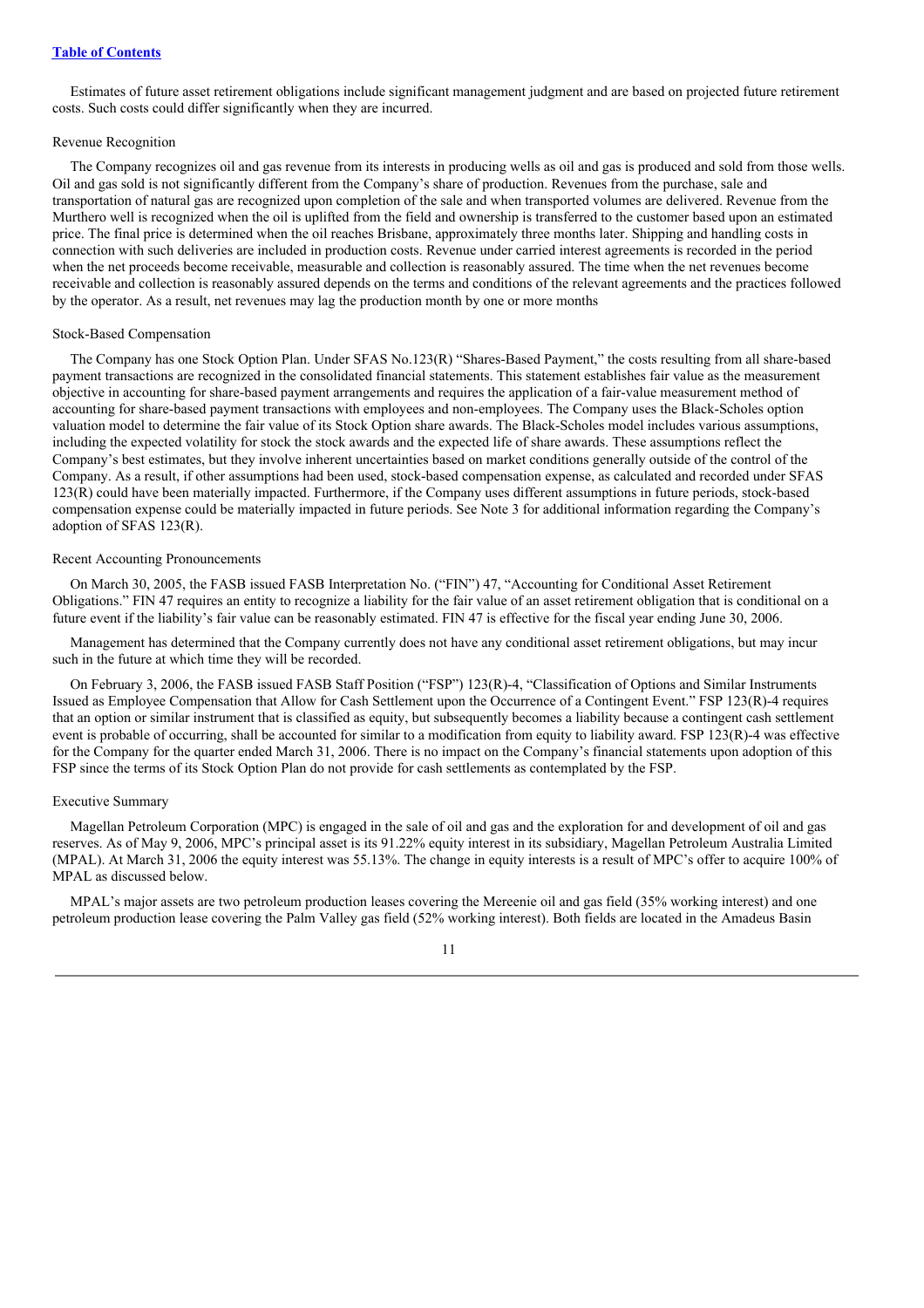in the Northern Territory of Australia. Santos Ltd., a publicly owned Australian company, owns a 48% interest in the Palm Valley field and a 65% interest in the Mereenie field.

MPAL has refocused its exploration activities into two core areas, the Cooper Basin in onshore Australia and the Weald Basin in the onshore southern United Kingdom with an emphasis on developing a low to medium risk acreage portfolio.

MPC also has a direct 2.67% carried interest in the Kotaneelee gas field in the Yukon Territory of Canada. The Company received approximately \$60,000 in cash from this investment during the nine months ended March 31, 2006.

On October 18, 2005, MPC announced its intention to commence an exchange offer (the Offer) to acquire all of the ordinary shares of MPAL that it does not currently own. As of May 9, 2006, MPC had a 91.22% ownership interest in MPAL. The original Offer consideration was 7 newly-issued shares of MPC common stock for each 10 outstanding MPAL shares. On January 24, 2006, MPC increased the exchange ratio and added a cash component to the terms of exchange offer. Under the terms of the revised Offer, MPC offered to exchange 7.5 newly-issued shares of MPC common stock for each 10 outstanding MPAL shares and A\$0.10 in cash consideration for each outstanding MPAL share that it does not currently own. On May 4, 2006, the Company's relevant interest in MPAL shares has crossed the 90% threshold which allows the offer to be completed. MPC has commenced compulsory acquisition procedures in accordance with Australian legal requirements. As of May 9, 2006, the Company has issued 12,272,659 shares in conjunction with the Offer.

MPAL's financial performance and cash flows are substantially dependent upon its Palm Valley and Mereenie existing supply contracts to sell gas produced at these fields to MPAL's major customers, The Power and Water Corporation of the Northern Territories and its subsidiary, Gasgo Pty Ltd. The Palm Valley Darwin contract expires in the year 2012 and the Mereenie contracts expire in the year 2009. On December 22, 2005, the Northern Territory Government announced the signing of a Heads of Agreement between the Northern Territory's Power and Water Corporation and Eni Australia for a six-month exclusive negotiation period in relation to long-term gas supply arrangements in the Northern Territory from 2009 onwards. The Heads of Agreement with Eni Australia only contemplates exclusive negotiations over the 6 month period, and there is no certainty that a final agreement will be concluded with Eni Australia. On March 22, 2006, the Mereenie Producers, Magellan and Santos, entered into a Heads of Agreement with a subsidiary of the Northern Territory's Power and Water Corporation on the principal terms for the sale of additional gas from the Mereenie oil and gas field.

#### LIQUIDITY AND CAPITAL RESOURCES

## Consolidated

At March 31, 2006, the Company on a consolidated basis had approximately \$20.0 million of cash and cash equivalents and \$931,279 of marketable securities.

Net cash provided by operations was \$6,578,165 in 2006 versus \$6,338,070 in 2005. The increase in cash provided by operations is primarily related to the increase in MPAL's net income.

The Company invested \$7,291,564 and \$7,178,718 in oil and gas exploration activities during the nine months ended March 31, 2006 and 2005, respectively. The Company continues to invest in exploratory projects that result in exploratory and dry hole expenses in the consolidated financial statements.

#### Effect of exchange rate changes

The value of the Australian dollar relative to the U.S. dollar decreased 7% to \$.7110 at March 31, 2006, compared to a value of \$.7620 at June 30, 2005.

#### As to MPC

At March 31, 2006, MPC, on an unconsolidated basis, had working capital of approximately \$3.8 million. Working capital is comprised of current assets less current liabilities. MPC's current cash position and its annual MPAL dividend should be adequate to meet its current cash requirements.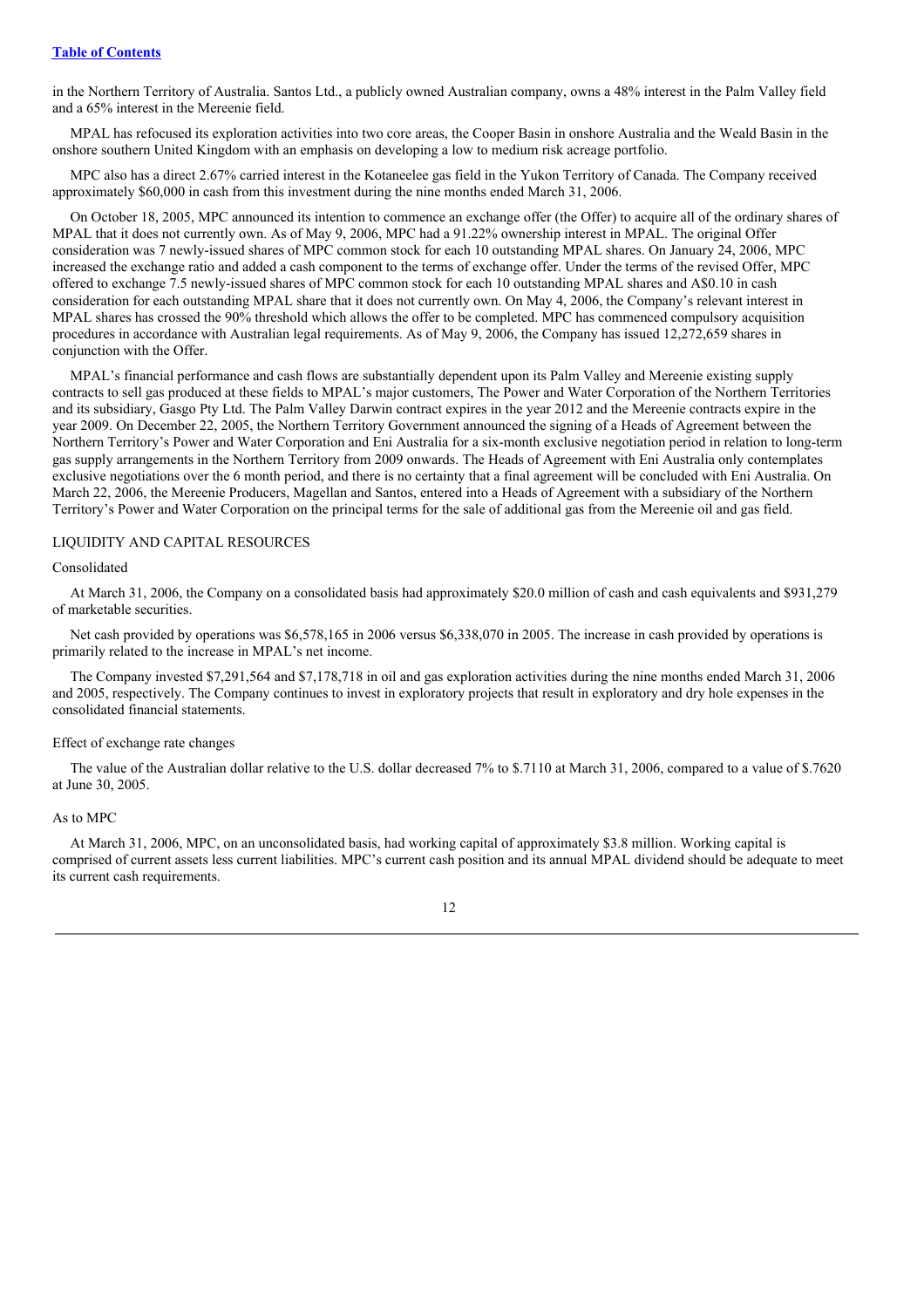The Company received a dividend of approximately \$941,000 from MPAL during the second quarter of fiscal 2006.

MPC through its stock repurchase plan may purchase up to one million shares of its common stock in the open market. Through March 31, 2006, MPC had purchased 680,850 of its shares at a cost of approximately \$686,000, all of which shares have been cancelled. No purchases of shares under the repurchase plan were made by MPC during the nine months ended March 31, 2006.

#### As to MPAL

At March 31, 2006, MPAL had working capital of approximately \$21.9 million. MPAL had budgeted approximately \$15.5 million for specific exploration projects in fiscal year 2006 as compared to the \$4.7 million expended through March 31, 2006. The majority of the remaining budgeted expenditures will not be expended in fiscal 2006. However, the total amount to be expended may vary depending on when various projects reach the drilling phase.

MPAL's financial performance and cash flows are substantially dependent upon its Palm Valley and Mereenie existing supply contracts to sell gas produced at these fields to MPAL's major customers, The Power and Water Corporation of the Northern Territories and its subsidiary, Gasgo Pty Ltd. The Palm Valley Darwin contract expires in the year 2012 and the Mereenie contracts expire in the year 2009. If these gas supply contracts were to be terminated or not renewed when they become due, MPAL's revenues, share price and business outlook could be adversely affected. On March 22, 2006, the Mereenie Producers, Magellan and Santos, entered into a Heads of Agreement with a subsidiary of the Northern Territory's Power and Water Corporation on the principal terms for the sale of additional gas from the Mereenie oil and gas field as follows:

(A) Power and Water Corporation has agreed to purchase a minimum additional quantity of 5.2 petajoules ("PJ") of gas over the period from March 1, 2006 to December 31, 2008.

(B) In addition to the minimum quantity of 5.2 PJ, and during the same period, Power and Water Corporation has agreed to purchase from the Mereenie Producers all of its additional gas requirements above what has already been contracted from the Mereenie and nearby Palm Valley gas fields.

(C) Power and Water Corporation has also agreed to purchase from the Mereenie Producers all of its additional gas requirements for a two year period beyond December 31, 2008, if and to the extent that it is not taking its requirements from the Blacktip gas field.

MPAL expects to fund its exploration costs through its cash and cash equivalents and cash flow from Australian operations. MPAL also expects that it will continue to seek partners to share its exploration costs. If MPAL's efforts to find partners are unsuccessful, it may be unable or unwilling to complete the exploration program for some of its properties.

#### OFF BALANCE SHEET ARRANGEMENTS

The Company does not use off-balance sheet arrangements such as securitization of receivables with any unconsolidated entities or other parties. The Company does not engage in trading or risk management activities and does not have material transactions involving related parties. The following is a summary of our consolidated contractual obligations:

#### CONTRACTUAL OBLIGATIONS

|                                     |              | <b>PAYMENTS DUE BY PERIOD</b> |            |             |                            |  |  |
|-------------------------------------|--------------|-------------------------------|------------|-------------|----------------------------|--|--|
|                                     |              | <b>LESS THAN</b>              |            |             | <b>MORE</b><br><b>THAN</b> |  |  |
| <b>CONTRACTUAL OBLIGATIONS</b>      | <b>TOTAL</b> | 1 YEAR                        | 1-3 YEARS  | 3-5 YEARS   | 5 YEARS                    |  |  |
| <b>Operating Lease Obligations</b>  | 616,000      | 183,000                       | 375,000    | 58,000      |                            |  |  |
| Purchase Obligations (1)            | 3,380,000    | 3,380,000                     |            |             |                            |  |  |
| <b>Asset Retirement Obligations</b> | 6,993,000    | 51,000                        |            | 5,358,000   | 1,584,000                  |  |  |
| Total                               | \$10,989,000 | \$3,614,000                   | \$ 375,000 | \$5,416,000 | 1,584,000                  |  |  |

(1) Represents firm commitments for exploration and capital expenditures. The Company is committed to these expenditures, however some may be farmed out to third parties. Exploration contingent expenditures of \$30,083,000 which are not legally binding have been excluded from the table above and based on exploration decisions could be due as follows: \$14,685,000 (less than 1 year), \$4,327,000 (1-3 years), \$11,071,000 (3-5 years).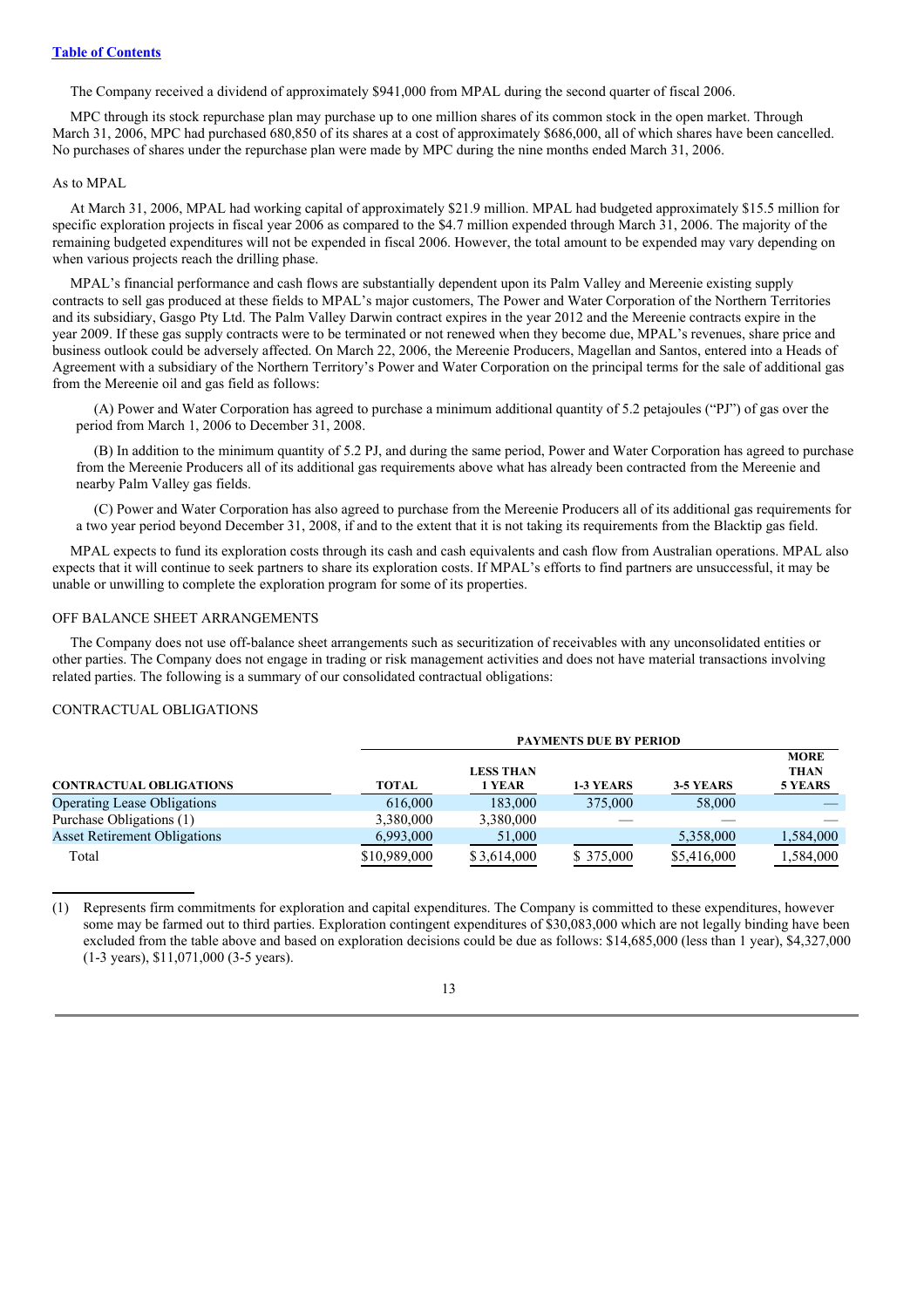## THREE MONTHS ENDED March 31, 2006 vs. March 31, 2005

#### REVENUES

OIL SALES INCREASED 72% in the 2006 quarter to \$3,462,000 from \$2,018,000 in 2005 due to an increase in both the average sales price per barrel and the volume of barrels sold. Barrels sold has increased mostly due to two new wells, Kiana-1 (Cooper Basin) and Murthero-1 (Nockatunga). This was partially offset by the 5% Australian foreign exchange rate decrease discussed below. Oil unit sales (after deducting royalties) in barrels (bbls) and the average price per barrel sold during the periods indicated were as follows:

|                    |             | THREE MONTHS ENDED MARCH 31,                         |             |                                                      |  |  |
|--------------------|-------------|------------------------------------------------------|-------------|------------------------------------------------------|--|--|
|                    |             | <b>2006 SALES</b>                                    |             |                                                      |  |  |
|                    | <b>BBLS</b> | <b>AVERAGE</b><br><b>PRICE</b><br><b>A.S PER BBL</b> | <b>BBLS</b> | <b>AVERAGE</b><br><b>PRICE</b><br><b>A.S PER BBL</b> |  |  |
| Australia:         |             |                                                      |             |                                                      |  |  |
| Mereenie field     | 24,034      | 89.63                                                | 28,792      | 67.32                                                |  |  |
| Cooper Basin       | 13,934      | 97.53                                                | 1,095       | 74.63                                                |  |  |
| Nockatunga project | 10,977      | 81.62                                                | 7,758       | 56.97                                                |  |  |
| Total              | 48.945      | 90.03                                                | 37.645      | 65.46                                                |  |  |

GAS SALES DECREASED 1% to \$3,382,000 in 2006 from \$3,427,000 in 2005. The decrease is the result of the decrease in the amount of bcf sold and the 5% Australian foreign exchange rate decrease discussed below partially offset by the increase in the average price per mcf sold. Due to the completion of well L-38 drilled in the Kotaneelee gas field in which MPC has a carried interest, MPC will not receive any revenue from the operator of this field until its share of the drilling costs are absorbed. Based upon average field production and costs for the last seven months provided to us by the operator, we currently estimate that it will take until the third or fourth calendar quarter of 2007 for the operator to recover the Company's share of the wells' costs from the Company's carried interest account. This estimate could change based upon future production and expenses related to this well.

|           | THREE MONTHS ENDED MARCH 31, |           |  |  |               |
|-----------|------------------------------|-----------|--|--|---------------|
|           |                              | 2006      |  |  | 2005          |
| Australia |                              | 3.382,000 |  |  | 3,359,000     |
| Canada    |                              | __        |  |  | 68,000        |
| Total     |                              | 3,382,000 |  |  | 000.<br>3.427 |

The volumes in billion cubic feet (bcf) (after deducting royalties) and the average price of gas per thousand cubic feet (mcf) sold during the periods indicated were as follows: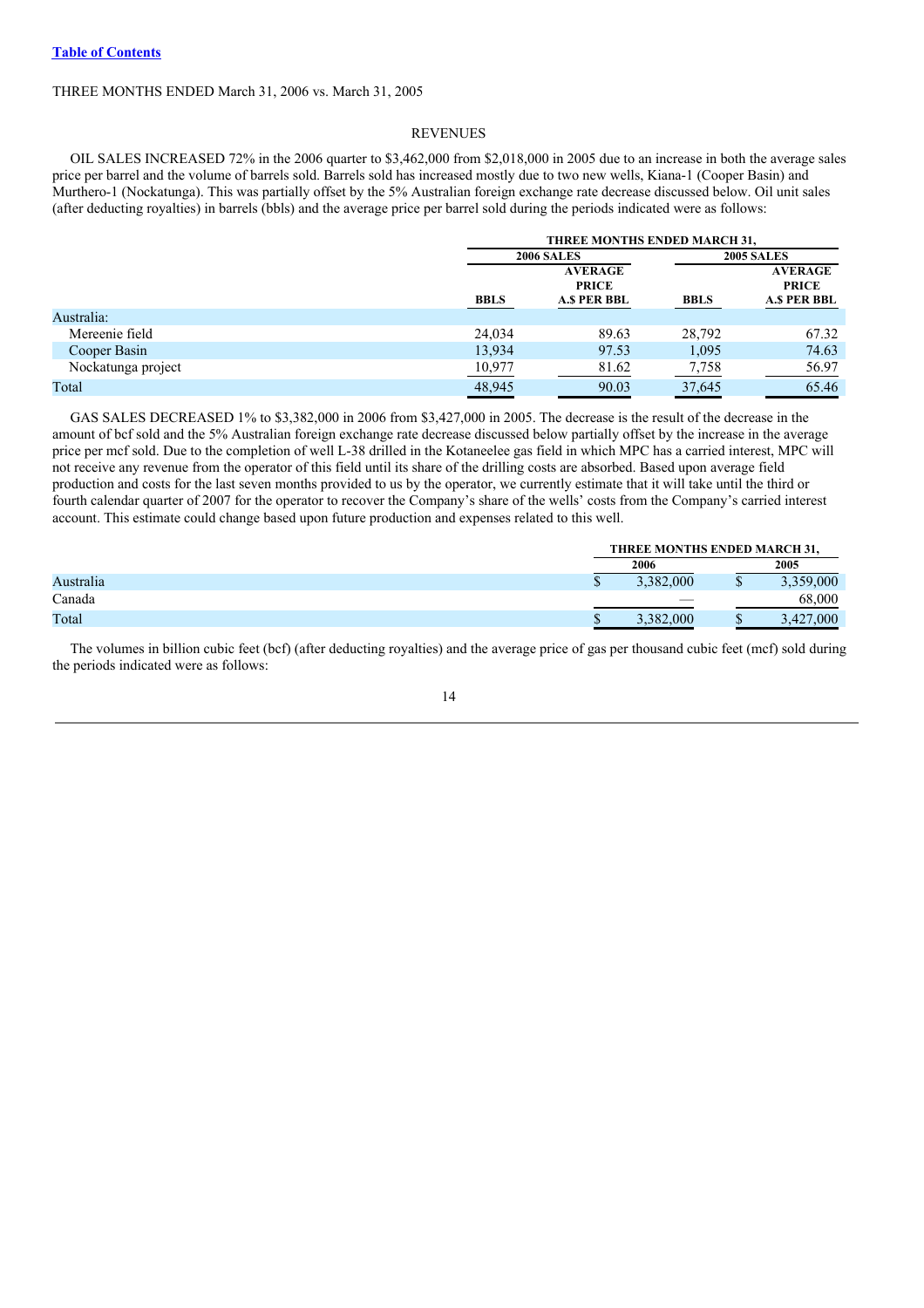|                        | THREE MONTHS ENDED MARCH 31, |                                                             |       |            |  |  |
|------------------------|------------------------------|-------------------------------------------------------------|-------|------------|--|--|
|                        | <b>A.S AVERAGE PRICE</b>     | <b>2005 SALES</b><br><b>A.S AVERAGE PRICE</b><br><b>PER</b> |       |            |  |  |
|                        | BCF                          | <b>MCF</b>                                                  | BCF   | <b>MCF</b> |  |  |
| Australia: Palm Valley | .373                         | 2.17                                                        | .485  | 2.15       |  |  |
| Australia: Mereenie    | <u>1.085</u>                 | 3.23                                                        | 1.027 | 3.00       |  |  |
| Total                  | 1.458                        | 2.95                                                        | 1.512 | 2.63       |  |  |

OTHER PRODUCTION RELATED REVENUES DECREASED 7% to \$514,000 in 2006 from \$551,000 in 2005. Other production related revenues are primarily MPAL's share of gas pipeline tariff revenues. The revenue decrease is due mostly to the 5% Australian foreign exchange rate decrease discussed below and the decrease in bcf's sold.

#### COSTS AND EXPENSES

PRODUCTION COSTS INCREASED 40% in 2006 to \$2,062,000 from \$1,478,000 in 2005. The increase in 2006 was primarily the result of increased expenditures of \$340,000 in the Mereenie and Palm Valley fields and \$168,000 in the Cooper Basin.

EXPLORATION AND DRY HOLE COSTS DECREASED 66% to \$359,000 in 2006 from \$1,042,000 in 2005. These costs related to the exploration work performed on MPAL's properties. The primary reasons for the decrease in 2006 are lower expenditures in New Zealand (\$414,000) and in the Cooper Basin (\$321,000) and the 5% decrease in the Australian foreign exchange rate discussed below.

DEPLETION, DEPRECIATION AND AMORTIZATION DECREASED 22% to \$1,487,000 in 2006 from \$1,918,000 in 2005. This is mostly due to lower depletion expense for the Palm Valley and Mereenie fields during the period of \$396,000 because of lower net oil and gas properties depletion base in 2006 compared to 2005 and the 5% decrease in the Australian foreign exchange rate discussed below.

AUDITING, ACCOUNTING AND LEGAL EXPENSES INCREASED 48% IN 2006 to \$120,000 from \$81,000 in 2005 due to increased accounting and auditing costs including expenses related to the Sarbanes-Oxley Act of 2002. The Company anticipates that it will be required in the future to incur significant administrative, auditing and legal expenses with respect to new SEC and accounting rules adopted pursuant to the Sarbanes-Oxley Act of 2002, particularly the requirements to document, test and audit the Company's internal controls to comply with Section 404 of the Act and rules adopted thereunder that will apply to the Company for the first time with respect to its annual report for the fiscal year ending June 30, 2007.

ACCRETION EXPENSE INCREASED 3% IN THE 2006 PERIOD to \$107,000 from \$104,000 in 2005. Accretion expense represents the accretion on the asset retirement obligations ("ARO") under SFAS 143.

LOSS ON ARO SETTLEMENT is the result of adjusting the estimated asset retirement costs to actual expenditures incurred for producing wells in the Mereenie field that were plugged and restored in accordance with environmental regulations. The loss recorded for the 2006 quarter is \$444,566.

SHAREHOLDER COMMUNICATIONS COSTS INCREASED 409% to \$239,000 in 2006 from \$47,000 in 2005 due to costs related to the Exchange Offer (see Note 2).

OTHER ADMINISTRATIVE EXPENSES DECREASED 138% to (\$122,000) in 2006 from \$324,000 in 2005 due mostly to a \$150,000 reduction to stock option expense, reduced overhead charged by joint venture partners of \$120,000 and reduced consulting and travel costs of \$125,000.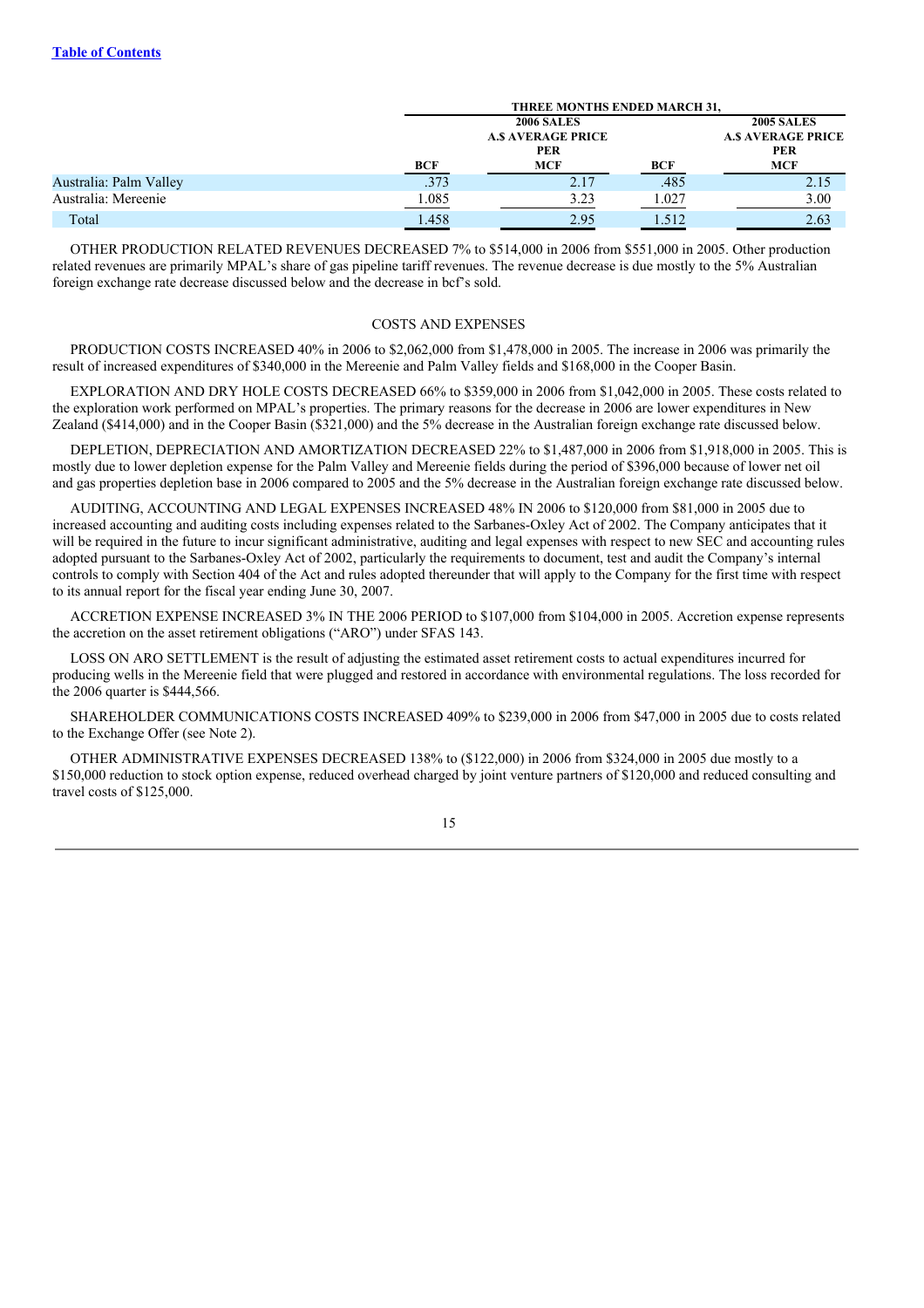## INCOME TAXES

INCOME TAX PROVISION INCREASED IN 2006 primarily due to higher income before income taxes. The components of the income tax (in thousands) between MPC and MPAL are as follows:

|                                                        | 2006    | 2005 |      |
|--------------------------------------------------------|---------|------|------|
| Income before income taxes and minority interests      | \$2,295 |      | 500  |
| Tax at $30\%$                                          | 688     |      | 150  |
| MPC's non Australian loss (income)(a)                  | 102     |      | 24   |
| Non-taxable revenue from Australian government sources | (79)    |      | (83) |
| MPAL non-taxable foreign income (New Zealand)          |         |      | (44) |
| Other permanent differences                            |         |      | 36   |
| Australian income tax provision                        | 717     |      | 83   |
| MPC income tax provision(a)                            |         |      | 19   |
| Consolidated income tax provision                      | 717     |      | 102  |
| Current income tax provision                           | 201     |      | 19   |
| Deferred income tax (benefit) provision                | 516     |      | 83   |
| Income tax provision                                   |         |      | 102  |
| Effective tax rate                                     | 31%     |      | 20%  |

(a) While MPC did recognize a deferred tax for its non-Australian income tax losses during the 2005 and 2006 quarters, it is not likely that such deferred assets will be realized and therefore have been fully reserved for.

## EXCHANGE EFFECT

THE VALUE OF THE AUSTRALIAN DOLLAR RELATIVE TO THE U.S. DOLLAR DECREASED TO \$.7110 at March 31, 2006 compared to a value of \$.7280 at December 31, 2005. This resulted in a \$632,000 debit to the foreign currency translation adjustments account for the three months ended March 31, 2006. The average exchange rate used to translate MPAL's operations in Australia was \$.7397 for the quarter ended March 31, 2006 which was a 5% decrease compared to the \$.7776 rate for the quarter ended March 31, 2005.

NINE MONTHS ENDED MARCH 31, 2006 VS. MARCH 31, 2005

#### REVENUES

OIL SALES INCREASED 49% in 2006 to \$8,101,000 from \$5,419,000 in 2005 primarily because of a 37% increase in the average sales price per barrel and a 4% increase in the volume of barrels sold. Barrels sold has increased mostly due to two new wells, Kiana-1 (Cooper Basin) and Murthero-1 (Nockatunga). Oil unit sales (after deducting royalties) in barrels (bbls) and the average price per barrel sold during the periods indicated were as follows:

|                    |             | <b>NINE MONTHS ENDED MARCH 31.</b>   |             |                                            |  |
|--------------------|-------------|--------------------------------------|-------------|--------------------------------------------|--|
|                    |             | <b>2006 SALES</b>                    |             | <b>2005 SALES</b>                          |  |
|                    | <b>BBLS</b> | <b>AVERAGE PRICE</b><br>A.\$ PER BBL | <b>BBLS</b> | <b>AVERAGE PRICE</b><br><b>A.S PER BBL</b> |  |
| Australia:         |             |                                      |             |                                            |  |
| Mereenie field     | 77,077      | 83.41                                | 87.253      | 62.57                                      |  |
| Cooper Basin       | 18,554      | 94.36                                | 3,319       | 59.56                                      |  |
| Nockatunga project | 25,812      | 77.35                                | 22,856      | 55.12                                      |  |
| Total              | 121,443     | 83.76                                | 113.428     | 61.04                                      |  |

GAS SALES INCREASED 12% to \$10,315,000 in 2006 from \$9,251,000 in 2005. The increase was the result of an increase in volume and price per mcf sold partially offset by the 5% decrease in the Australian foreign exchange rate increase discussed below. Due to the completion of well L-38 drilled in the Kotaneelee gas field in which MPC has a carried interest, MPC will not receive any revenue from the operator of this field until its share of the drilling costs are absorbed. Based upon average field production and costs for the last seven months provided to us by the operator, we currently estimate that it will take until the third or fourth calendar quarter of 2007 for the operator to recover the Company's share of the wells' costs from the Company's carried interest account. This estimate could change based upon future production and expenses related to this well.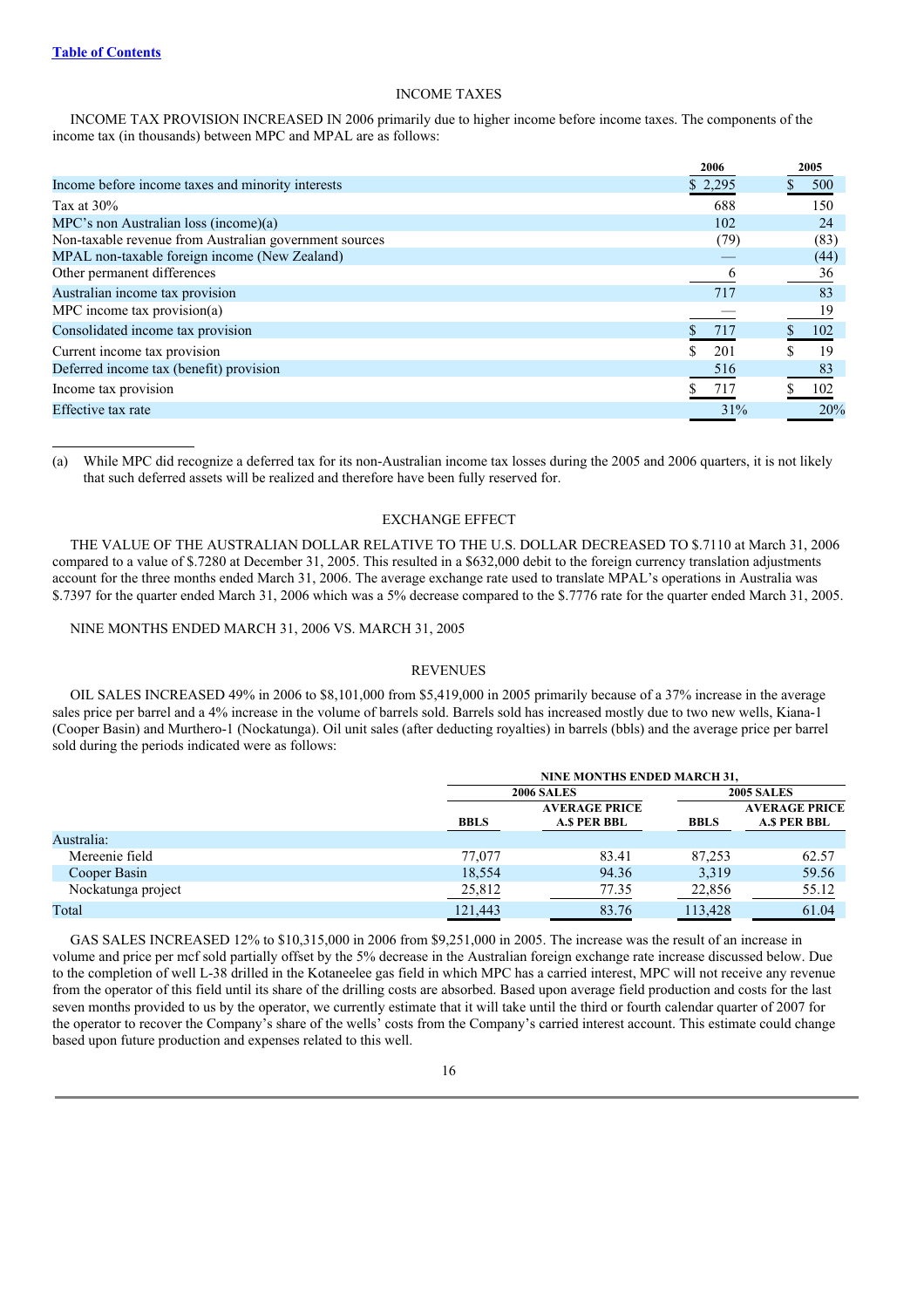|           |            | <b>NINE MONTHS ENDED MARCH 31.</b> |           |  |
|-----------|------------|------------------------------------|-----------|--|
|           | 2006       |                                    | 2005      |  |
| Australia | 10.264,000 | Φ                                  | 9.025.000 |  |
| Canada    | 51,000     |                                    | 226,000   |  |
| Total     | 10,315,000 | JD                                 | .000      |  |

During the 2006 period, the volume of gas sold in Australia increased 3%, and the average price of gas sold increased 8%. The volumes in billion cubic feet (bcf) (after deducting royalties) and the average price of gas per thousand cubic feet (mcf) sold during the periods indicated were as follows:

|                        |       | NINE MONTHS ENDED MARCH 31,                                               |       |                                                                           |
|------------------------|-------|---------------------------------------------------------------------------|-------|---------------------------------------------------------------------------|
|                        | BCF   | <b>2006 SALES</b><br><b>A.S AVERAGE PRICE</b><br><b>PER</b><br><b>MCF</b> | BCF   | <b>2005 SALES</b><br><b>A.S AVERAGE PRICE</b><br><b>PER</b><br><b>MCF</b> |
| Australia: Palm Valley | 1.286 | 2.17                                                                      | 1.540 | 2.14                                                                      |
| Australia: Mereenie    | 3.186 | 3.11                                                                      | 2.803 | 2.91                                                                      |
| Total                  | 4.472 | 2.83                                                                      | 4.343 | 2.63                                                                      |

OTHER PRODUCTION RELATED REVENUES INCREASED 10% to \$1,496,000 in 2006 from \$1,357,000 in 2005. Other production related revenues are primarily MPAL's share of gas pipeline tariff revenues. The revenue increase is due to higher sales volume from the Mereenie field in 2006.

#### COSTS AND EXPENSES

PRODUCTION COSTS INCREASED 44% IN 2006 to \$6,221,000 from \$4,322,000 in 2005. The increase in 2006 was primarily the result of increased expenditures of \$1,615,000 in the Mereenie and Palm Valley fields and \$198,000 in the Cooper Basin.

EXPLORATION AND DRY HOLE COSTS DECREASED 19% to \$2,516,000 in 2006 from \$3,096,000 in 2005. These costs related to the exploration work performed on MPAL's properties. The primary reasons for the decrease in 2006 are lower expenditures in the Nockatunga project (\$275,000) and in New Zealand (\$1,050,000), partially offset by higher expenditures in the Mereenie and Palm Valley fields (\$510,000).

DEPLETION, DEPRECIATION AND AMORTIZATION DECREASED 18% to \$4,393,000 in 2006 to \$5,373,000 in 2005. This is mostly due to lower depletion expense for the Palm Valley and Mereenie fields of \$1,105,000 during the period because of lower net oil and gas properties depletion base and lower depletion rate in 2006 compared to 2005.

AUDITING, ACCOUNTING AND LEGAL EXPENSES DECREASED 1% to \$361,000 in 2006 from \$363,000 in 2005 due to decreased accounting and auditing costs. The Company anticipates that it will be required in the future to incur significant administrative, auditing and legal expenses with respect to new SEC and accounting rules adopted pursuant to the Sarbanes-Oxley Act of 2002, particularly the requirements to document, test and audit the Company's internal controls to comply with Section 404 of the Act and rules adopted thereunder that will apply to the Company for the first time with respect to its annual report for the fiscal year ending June 30, 2007.

ACCRETION EXPENSE INCREASED 9% to \$326,000 in 2006 from \$299,000 in 2005. Accretion expense represents the accretion on the asset retirement obligations (ARO) under SFAS 143 that was adopted effective July 1, 2002.

LOSS ON ARO SETTLEMENT is the result of adjusting the estimated asset retirement costs to actual expenditures incurred for producing wells in the Mereenie field that were plugged and restored in accordance with environmental regulations. The loss recorded for the 2006 is \$445,000.

SHAREHOLDER COMMUNICATIONS COSTS INCREASED 86% to \$376,000 from \$202,000 in 2005 due to printing costs related to the Exchange Offer (see note 2).

OTHER ADMINISTRATIVE EXPENSES INCREASED 43% to \$940,000 in 2006 from \$658,000 in 2005 due to a non-cash charge for directors' stock option expense of \$365,000, partially offset by reduced consulting and travel costs of \$88,000.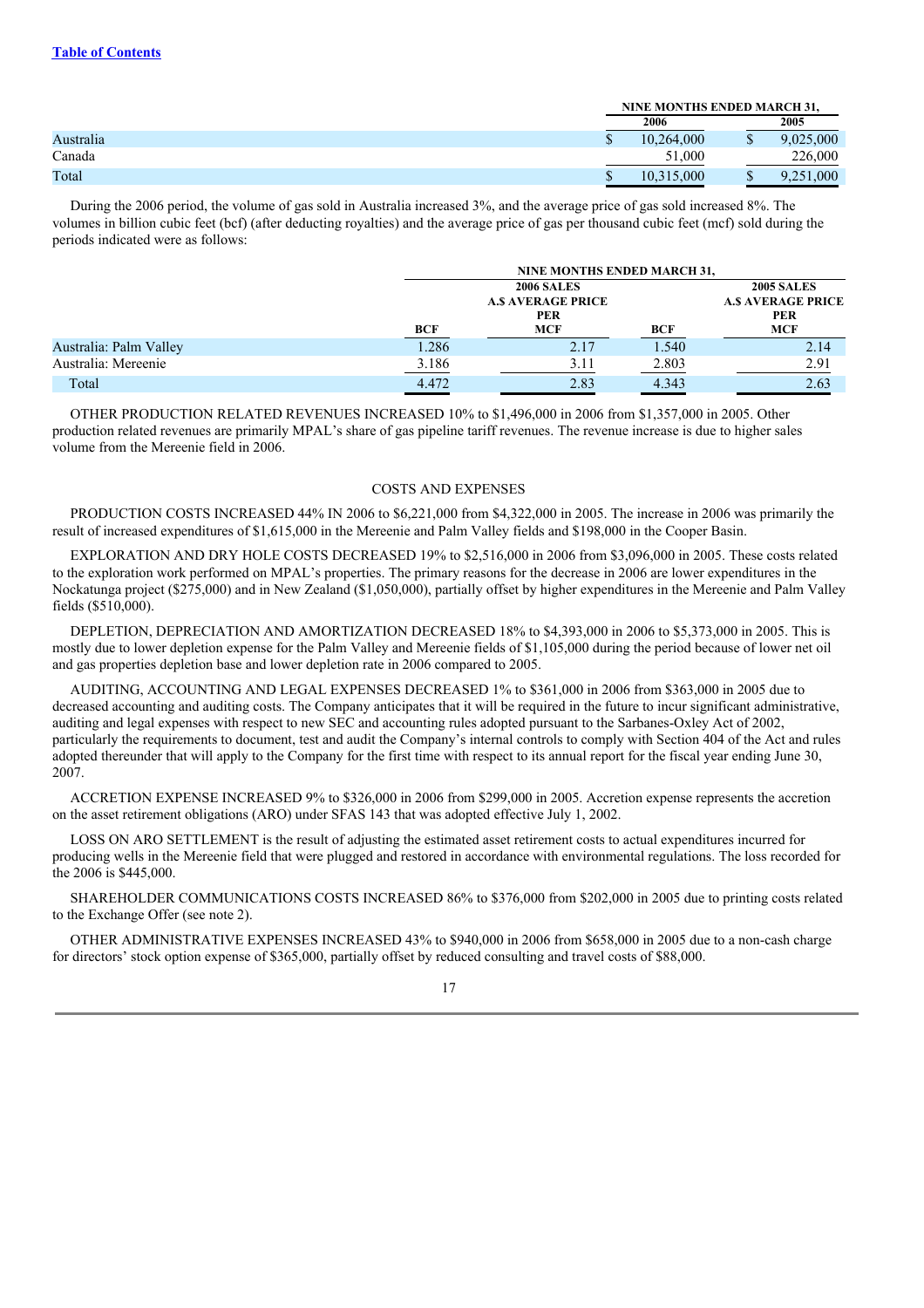## INCOME TAXES

INCOME TAX PROVISION INCREASED IN 2006 primarily due to higher income before income taxes. The components of the income tax (in thousands) between MPC and MPAL are as follows:

|                                                        | 2006    | 2005  |
|--------------------------------------------------------|---------|-------|
| Income before income taxes and minority interests      | \$3,469 | 627   |
| Tax at $30\%$                                          | 1.041   | 188   |
| MPC's non Australian loss (income)(a)                  | 451     | 249   |
| Non-taxable revenue from Australian government sources | (245)   | (222) |
| MPAL non-taxable foreign income (New Zealand)          | 45      | (58)  |
| Other permanent differences                            | 28      | 45    |
| Australian income tax provision                        | 1,320   | 202   |
| MPC income tax provision(a)                            |         | 58    |
| Consolidated income tax provision                      | \$1,332 | 260   |
| Current income tax provision                           | \$1,747 | 58    |
| Deferred income tax (benefit) provision                | (415)   | 202   |
| Income tax provision                                   | \$1,332 | 260   |
| Effective tax rate                                     | 38%     | 41%   |

(a) While MPC did recognize a deferred tax for its non-Australian income tax losses during the 2005 and 2006 quarters, it is not likely that such deferred assets will be realized and therefore have been fully reserved for.

## EXCHANGE EFFECT

THE VALUE OF THE AUSTRALIAN DOLLAR RELATIVE TO THE U.S. DOLLAR DECREASED TO \$.7110 at March 31, 2006 compared to a value of \$.7620 at June 30, 2005. This resulted in a \$1,846,000 debit to the foreign currency translation adjustments account for the nine months ended March 31, 2006. The average exchange rate used to translate MPAL's operations in Australia was \$.7482 for the nine month period ended March 31, 2006, compared to the \$.7481 rate for the nine month period ended March 31, 2005.

#### ITEM 3. QUANTITATIVE AND QUALITATIVE DISCLOSURE ABOUT MARKET RISK

The Company does not have any significant exposure to market risk, other than as previously discussed regarding foreign currency risk and the risk of fluctuations in the world price of crude oil, as the only market risk sensitive instruments are its investments in marketable securities. At March 31, 2006, the carrying value of our investments in marketable securities including those classified as cash and cash equivalents was approximately \$21 million, which approximates the fair value of the securities. Since the Company expects to hold the investments to maturity, the maturity value should be realized. A 10% change in the Australian foreign currency rate compared to the U.S. dollar would increase or decrease revenues and costs and expenses by \$1,991,000 and \$1,751,000, for the nine months, respectively. For the nine month period ended March 31, 2006, oil sales represented approximately 44% of production revenues. Based on the current nine month sales volume and revenue, a 10% change in oil price would increase or decrease oil revenues by \$810,000. Gas sales, which represented approximately 56% of production revenues in the current quarter, are derived primarily from the Palm Valley and Mereenie fields in the Northern Territory of Australia and the gas prices are set according to long term contracts that are subject to changes in the Australian Consumer Price Index (ACPI).

#### ITEM 4. CONTROLS AND PROCEDURES

#### Disclosure Controls and Procedures

An evaluation was performed under the supervision and with the participation of the Company's management, including Daniel J. Samela, the Company's President, Chief Executive Officer and Chief Financial Officer, of the effectiveness of the design and operation of the Company's disclosure controls and procedures (as defined in Rule 13a-15(e) and Rule 15d-15(e) promulgated under the Securities and Exchange Act of 1934) as of March 31, 2006. Based on this evaluation, the Company's President concluded that the Company's disclosure controls and procedures were effective such that the material information required to be included in the Company's SEC reports is recorded, processed, summarized and reported within the time periods specified in SEC rules and forms relating to the Company, including its consolidated subsidiaries, and was made known to him by others within those entities.

Internal Control Over Financial Reporting.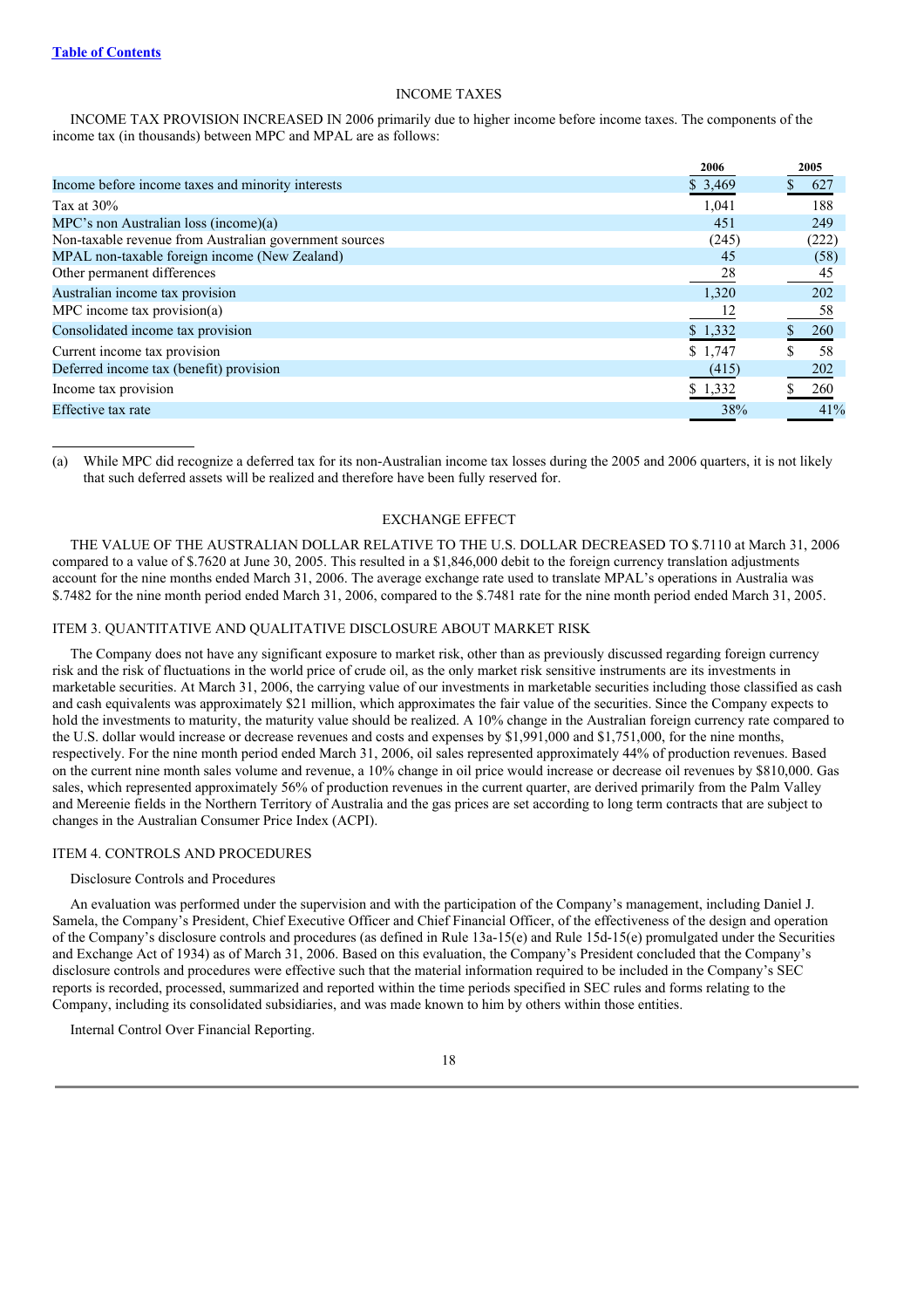There have not been any changes in the Company's internal control over financial reporting (as such term is defined in Rules 13a-15(f) and 15d-15(f) under the Exchange Act) during the fiscal quarter ended March 31, 2006 that have materially affected, or are reasonably likely to materially affect, the Company's internal control over financial reporting.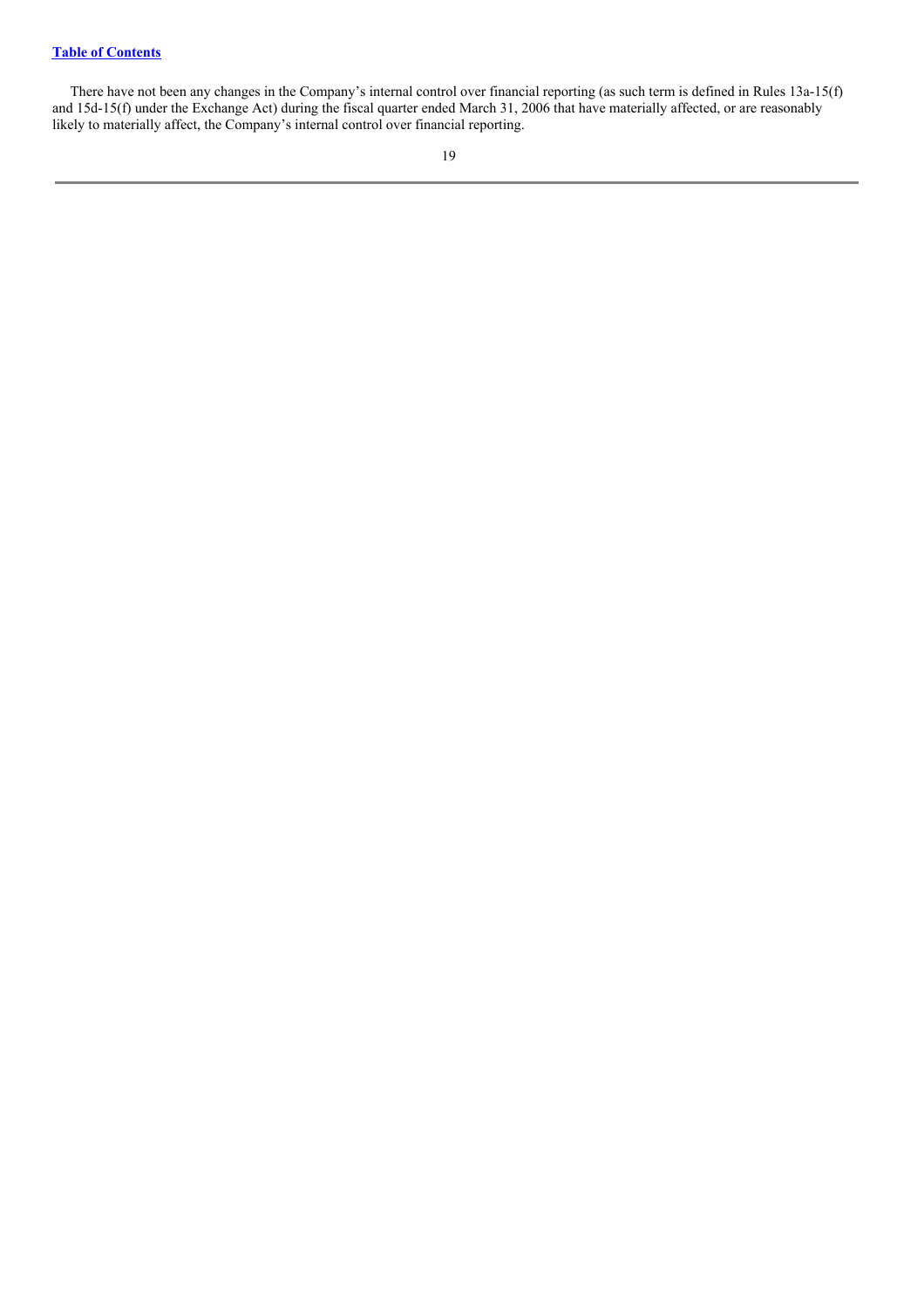## MAGELLAN PETROLEUM CORPORATION FORM 10-Q PART II — OTHER INFORMATION MARCH 31, 2006

#### ITEM 1A. RISK FACTORS

Information regarding the Company's risk factors appeared under the heading "Risk Factors" in our Form S-4 registration statement, filed on October 31, 2005 (SEC File No. 33-129329), as amended. There have been no material changes in our risk factors from those disclosed in our Form S-4 registration statement.

## ITEM 2 UNREGISTERED SALES OF EQUITY SECURITIES AND USE OF PROCEEDS

The following schedule sets forth the number of shares that the Company has repurchased under any of its repurchase plans for the stated periods, the cost per share of such repurchases and the number of shares that may yet be repurchased under the plans:

|                | <b>TOTAL NUMBER OF</b><br><b>SHARES PURCHASED</b> | <b>AVERAGE PRICE</b><br><b>PAID SHARE</b> | <b>TOTAL NUMBER OF SHARES</b><br><b>PURCHASED AS PART OF</b><br>PUBLICLY ANNOUNCED PLAN | <b>MAXIMUM NUMBER OF SHARES</b><br><b>THAT MAY YET BE</b><br><b>PURCHASED UNDER PLAN</b> |
|----------------|---------------------------------------------------|-------------------------------------------|-----------------------------------------------------------------------------------------|------------------------------------------------------------------------------------------|
| Jan 1-31, 2006 |                                                   |                                           |                                                                                         | 319,150                                                                                  |
| Feb 1-28, 2006 |                                                   |                                           |                                                                                         | 319,150                                                                                  |
| Mar 1-31, 2006 |                                                   |                                           |                                                                                         | 319,150                                                                                  |

(1) The Company through its stock repurchase plan may purchase up to one million shares of its common stock in the open market. Through March 31, 2006, the Company had purchased 680,850 of its shares at an average price of \$1.01 per share or a total cost of approximately \$686,000, all of which shares have been cancelled.

## ITEM 4 SUBMISSION OF MATTERS TO A VOTE OF SECURITY HOLDERS

(a) On February 23, 2006, the Company held its 2005 Annual General Meeting of Stockholders.

(b) The following director was reelected as director of the Company. The vote was as follows:

|            | Shares   |       | <b>Stockholders</b> |  |
|------------|----------|-------|---------------------|--|
| For        | Withheld | For   | Withheld            |  |
| 20.756.186 | 104,086  | 1,067 | o-                  |  |

(c) The firm of Deloitte & Touche LLP was appointed as the Company's independent auditors for the year ending June 30, 2006. The vote was as follows:

|         | <b>Shares</b> | <b>Stockholders</b> |
|---------|---------------|---------------------|
| For     | 21,472,965    | .070                |
| Against | 261.901       | 39                  |
| Abstain | 125,406       | 55<br>$\sim$        |

(d) The issuance of approximately 15.7 million shares of MPC common stock in the MPAL exchange offer was approved. The vote was as follows:

|         | <b>Shares</b>       | <b>Stockholders</b> |
|---------|---------------------|---------------------|
| For     | 9,327,050           | 1,012               |
| Against | 578,095             | 84                  |
| Abstain | 172 231<br>ا زبرے ا | 68                  |
|         |                     |                     |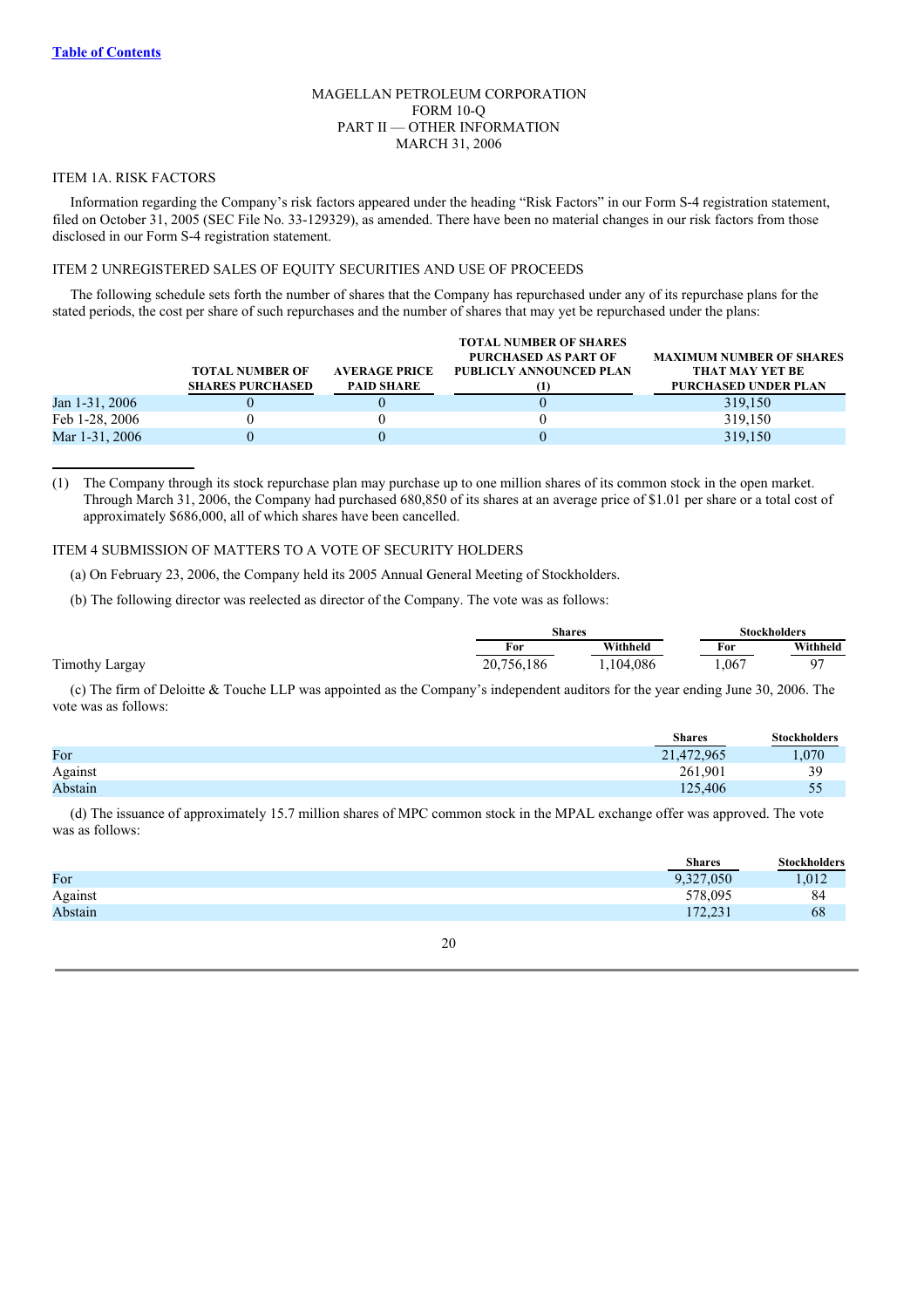## Item 5. OTHER INFORMATION

As previously disclosed, on October 18, 2005, the Company announced its intention to commence an exchange offer (the "Exchange Offer") for all of the outstanding ordinary shares of Magellan Petroleum Australia Limited, incorporated in Australia, our 55.13% owned subsidiary, that we do not currently own (the "Minority Shares"). On December 19, 2005, the Company lodged its final Bidder's Statement with the ASIC and ASX and mailed the Bidder's Statement to MPAL shareholders in Australia.

On April 12, 2006, the Company issued a letter to MPAL shareholders declaring that (1) the Company's Exchange Offer has been declared unconditional and (2) that the Company had reached a 78.6% relevant interest in MPAL's shares as of that date.

On April 21, 2006, the Company announced that (1) it has extended for an additional three weeks, until May 12, 2006, the ongoing Exchange Offer; (2) the Company's relevant interest in MPAL shares has increased to 85.23%; and (3) the Company expected to be admitted to the Official List of the Australian Stock Exchange ("ASX") and its common stock (represented by CDIs) to be quoted under the ASX trading symbol "MGN" once final administrative matters are cleared with the ASX. The ASX officially determined to list the Company's shares on April 26 2006.

On May 4, 2006, the Company announced that, as of May 4, 2006, the Company's relevant interest in MPAL shares has crossed the 90% level.

For a further description of the Company's Exchange Offer, see the Company's Bidder's Statement dated November 29, 2005 and Item 5 of Part II of the Company's Form 10-Q for the period ended December 31, 2005.

## ITEM 6. EXHIBITS

31. Rule 13a-14(a) Certifications.

Certification of Daniel J. Samela, President, Chief Executive Officer and Chief Financial and Accounting Officer, pursuant to Rule 13a-14(a) under the Securities Exchange Act of 1934 is filed herein.

32. Section 1350 Certifications.

Certification of Daniel J. Samela, President, Chief Executive Officer and Chief Financial and Accounting Officer, pursuant to 18 U.S.C. Section 1350, as adopted pursuant to Section 906 of the Sarbanes-Oxley Act of 2002, is furnished herein.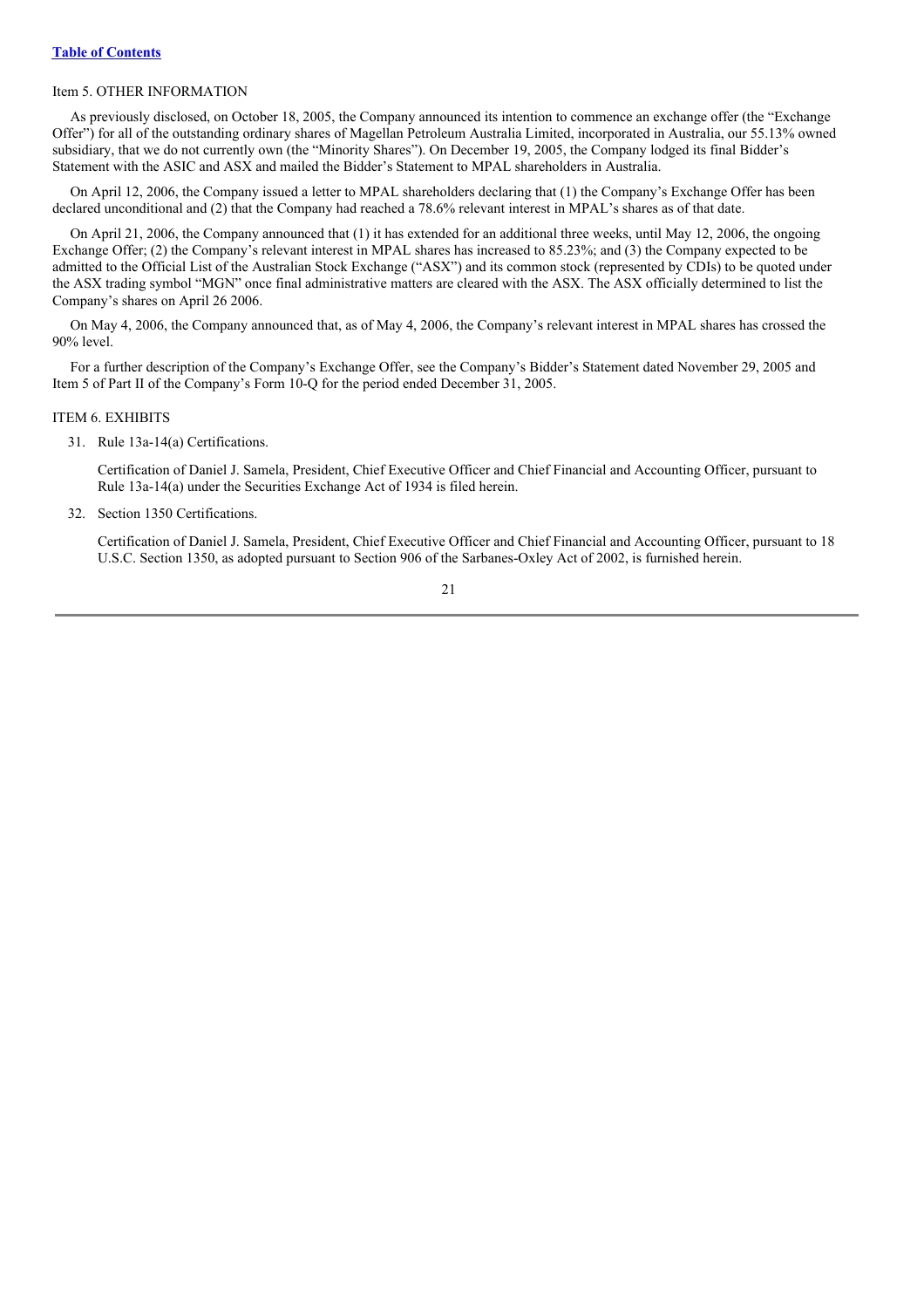# MAGELLAN PETROLEUM CORPORATION FORM 10-Q MARCH 31, 2006

# SIGNATURES

Pursuant to the requirements of the Securities Exchange Act of 1934, the registrant has duly caused this report to be signed on its behalf by the undersigned thereunto duly authorized:

> MAGELLAN PETROLEUM CORPORATION Registrant

Date: MAY 12, 2006 By /s/ Daniel J. Samela

Daniel J. Samela, President and Chief Executive Officer, Chief Financial and Accounting Officer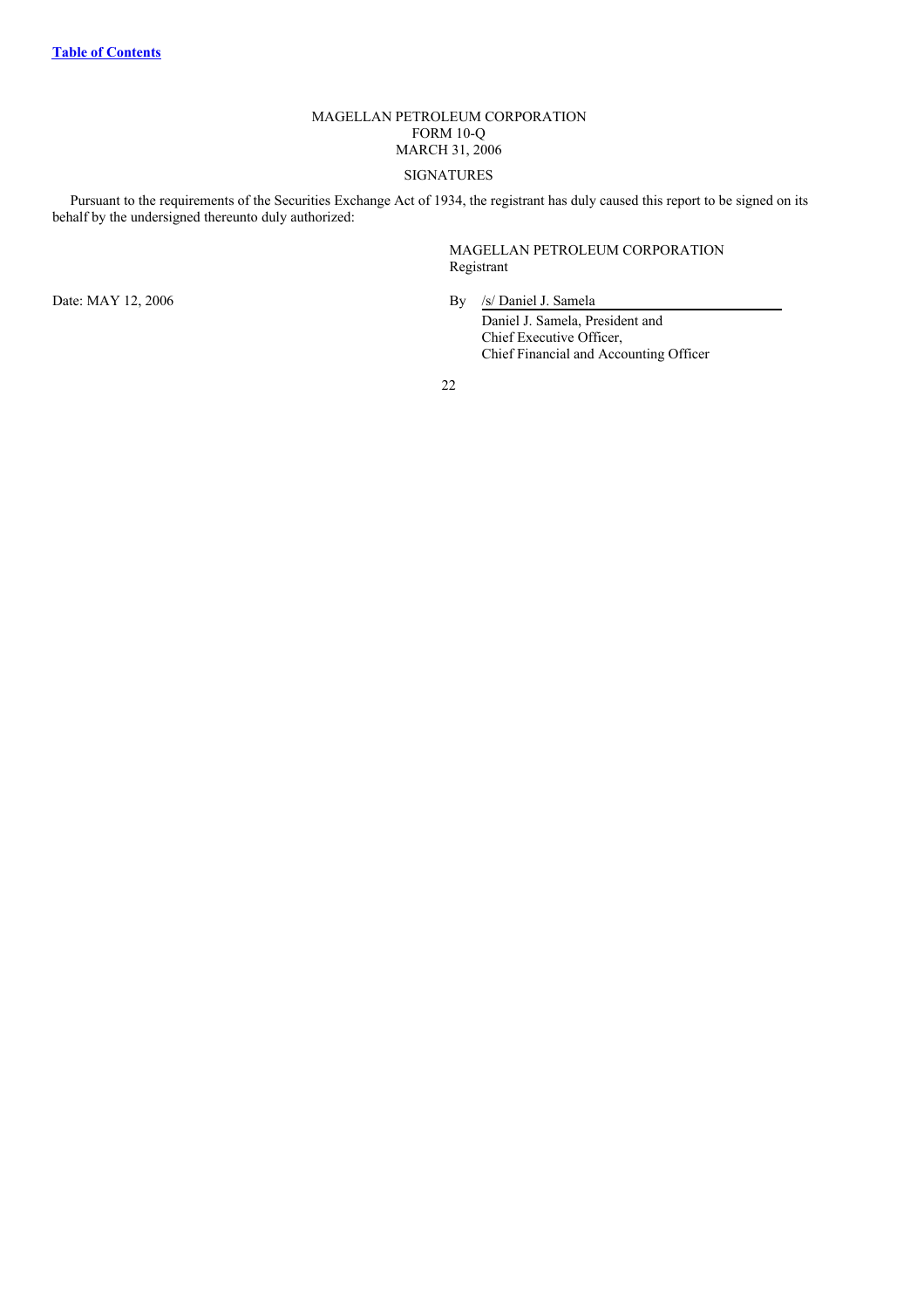## EXHIBIT 31

#### RULE 13a-14(a) CERTIFICATIONS

<span id="page-22-0"></span>I, Daniel J. Samela, certify that:

1. I have reviewed this quarterly report on Form 10-Q of Magellan Petroleum Corporation;

2. Based on my knowledge, this report does not contain any untrue statement of a material fact or omit to state a material fact necessary to make the statements made, in light of the circumstances under which such statements were made, not misleading with respect to the period covered by this report;

3. Based on my knowledge, the financial statements, and other financial information included in this report, fairly present in all material respects the financial condition, results of operations and cash flows of the registrant as of, and for, the periods presented in this report;

4. The registrant's other certifying officers and I are responsible for establishing and maintaining disclosure controls and procedures (as defined in Exchange Act Rules 13a-15(e) and 15d-15(e)) for the registrant and have:

(a) Designed such disclosure controls and procedures, or caused such disclosure controls and procedures to be designed under our supervision, to ensure that material information relating to the registrant, including its consolidated subsidiaries, is made known to us by others within those entities, particularly during the period in which this report is being prepared;

(b) [Intentionally omitted pursuant to the guidance contained in SEC Release No. 33-8238.]

(c) Evaluated the effectiveness of the registrant's disclosure controls and procedures and presented in this report our conclusions about the effectiveness of the disclosure controls and procedures, as of the end of the period covered by this report based on such evaluation; and

(d) Disclosed in this report any change in the registrant's internal control over financial reporting that occurred during the registrant's most recent fiscal quarter (the registrant's fourth fiscal quarter in the case of an annual report) that has materially affected, or is reasonably likely to materially affect, the registrant's internal control over financial reporting; and

5. The registrant's other certifying officers and I have disclosed, based on our most recent evaluation of internal control over financial reporting, to the registrant's auditors and the audit committee of the registrant's board of directors (or persons performing the equivalent functions):

(a) All significant deficiencies and material weaknesses in the design or operation of internal control over financial reporting which are reasonably likely to adversely affect the registrant's ability to record, process, summarize and report financial information; and

(b) Any fraud, whether or not material, that involves management or other employees who have a significant role in the registrant's internal control over financial reporting.

Dated: May 12, 2006 /s/ Daniel J. Samela

Daniel J. Samela President and Chief Executive Officer, Chief Financial and Accounting Officer